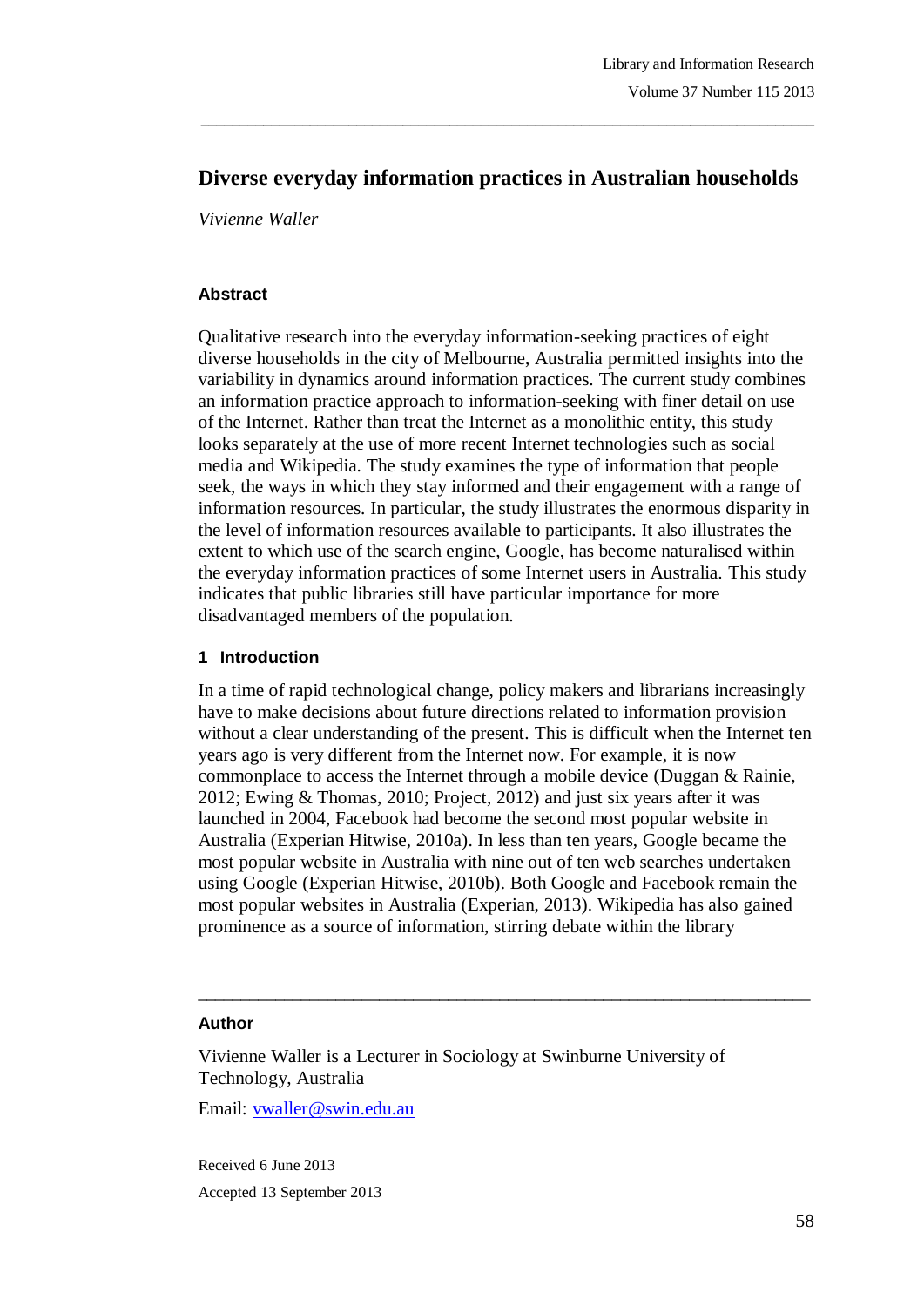professions about how best to respond (Jennings, 2008; Luyt, Ally, Low, & Ismail, 2010).

\_\_\_\_\_\_\_\_\_\_\_\_\_\_\_\_\_\_\_\_\_\_\_\_\_\_\_\_\_\_\_\_\_\_\_\_\_\_\_\_\_\_\_\_\_\_\_\_\_\_\_\_\_\_\_\_\_\_\_\_\_\_\_\_\_\_\_\_\_\_\_\_\_\_\_\_\_\_\_

Although the Internet has changed markedly in just a few years, little is known about what this means for the everyday information practices of different types of person. Unlike typical information practice studies as well as most qualitative studies on information-seeking, this study deliberately includes a diversity of social types, including students, professionals and children as well as marginalised social types such as refugees and people with disabilities. In contrast to most information-seeking studies, it combines a holistic approach to informationseeking with finer detail on use of the Internet. Providing context for the activities of research participants, the study details the type of information that people seek, the ways in which they stay informed and their engagement with a range of information resources.

Although the analysis is of the information practices of Australian users, the study has implications for research into information practices in any country. It is situated at the intersection of information practice studies, studies of search engine use and household studies of Internet use and the findings are of particular relevance to policy makers and libraries seeking to serve diverse communities.

## **2 Literature Review**

The Internet is now such a significant resource in many people's informationseeking activities that it may be taken for granted that the two go together. However, as the following review shows, while important, studies of the use of the Internet in information-seeking are just looking at one possible part of information practices.

## **2.1 Use of the Internet in information-seeking**

There are a range of large–scale quantitative analyses that attempt to address issues related to use of the Internet in information search (for example Bughin et al., 2011; CIBER group, 2008; de Rosa, 2005; Dutton, Helsper, & Gerber, 2009). A study undertaken by the Pew Internet and American Life Project in 2007 (Wells, 2008) found that almost 60% of respondents would consult the Internet when they had problems they needed to address. In Britain, two-thirds of people turn to the Internet first when looking for information relating to a professional, school or personal project (Dutton & Blank, 2011). In Australia, almost threequarters (73%) of surveyed Internet users described the Internet as an ‗important' or ‗very important' source of information (Ewing and Thomas, 2010). These studies make it clear that the Internet has become a major source of information, in part because of its convenience (de Rosa, 2005; Horrigan, 2006). A limitation of these studies is that they tend to treat the Internet as a monolithic entity and so do not provide information on how specific Internet technologies, such as search engines and Wikipedia are used.

Social media, Youtube, forums and iTunes university are other Internet technologies that are only just beginning to receive attention in terms of their use as information resources (for example Hughes, Rowe, Batey, & Lee, 2012;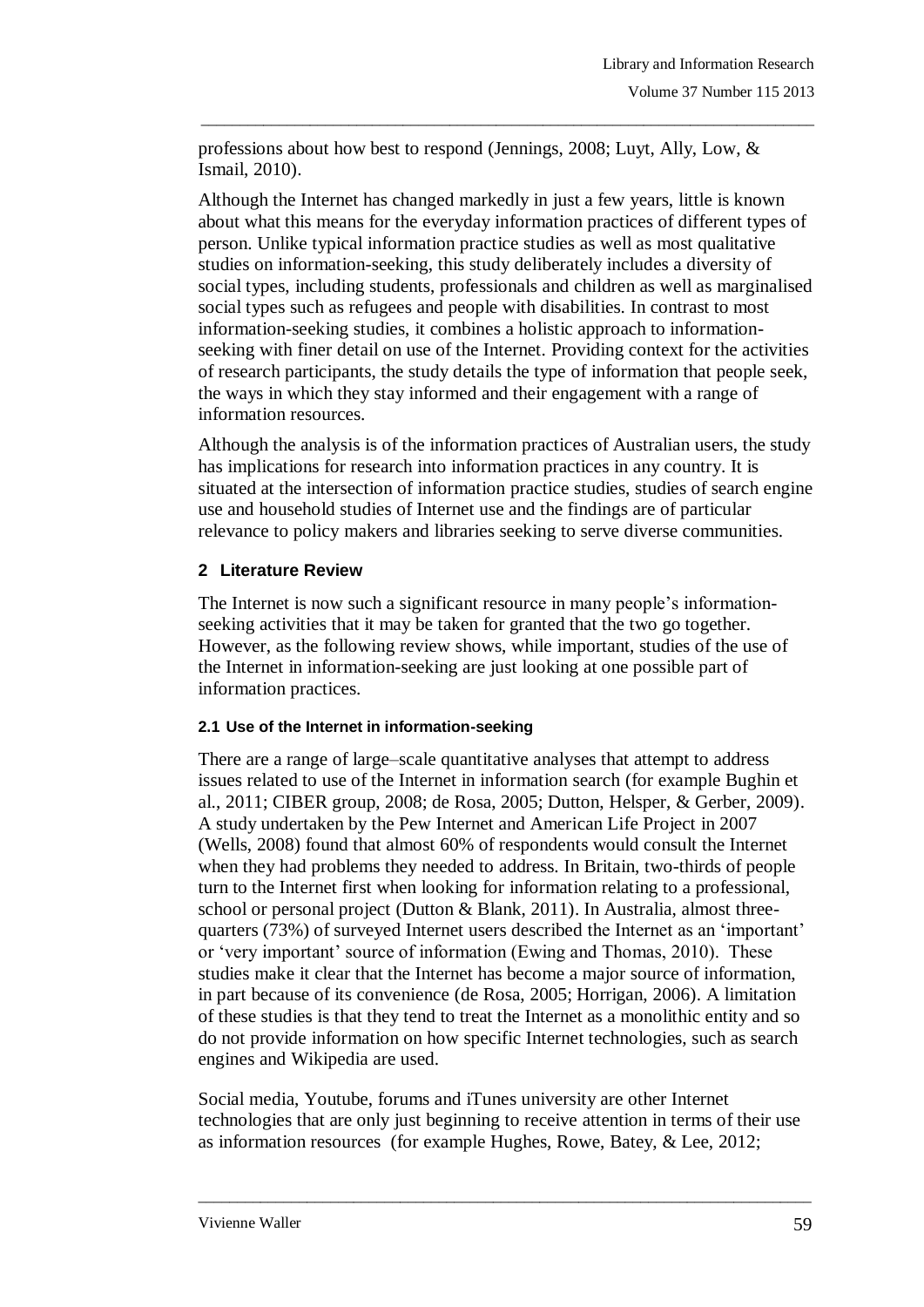Komito & Bates, 2011; Pandey, Patni, Singh, Sood, & Singh, 2010; Panovich, Miller, & Karger, 2012; Witek & Grettano, 2012).

\_\_\_\_\_\_\_\_\_\_\_\_\_\_\_\_\_\_\_\_\_\_\_\_\_\_\_\_\_\_\_\_\_\_\_\_\_\_\_\_\_\_\_\_\_\_\_\_\_\_\_\_\_\_\_\_\_\_\_\_\_\_\_\_\_\_\_\_\_\_\_\_\_\_\_\_\_\_\_

The Internet technology that has received the most academic attention is the search engine. In 1995, Internet search engines were known to only a small minority with access to the Internet. By contrast, by 2011 it was estimated that 1.6 trillion searches are conducted worldwide each year (Bughin et al., 2011). The widespread use of search engines has necessitated studies on information-seeking that include a specific focus on search engines (Spink & Jansen, 2004). There have been many fine–grained studies undertaken on how people use search engines; for example, how their eye travels down a Web page of search results (Bar-Ilan, Keenoy, Yaari, & Levene, 2007; Jansen & Resnick, 2006; Kellar, Watters, & Shepherd, 2007). There are also a range of studies looking at the type of queries people type into search engines (Jansen, Booth, & Spink, 2008; Jansen & Spink, 2005; Park, 2009; Rose & Levinson, 2004; Ross & Wolfram, 2000; Segev & Ahituv, 2010; Spink, Wolfram, Jansen, & Saracevic, 2001; Waller, 2011a; Yu & Young, 2004). However, few studies look at the use of search engines in the context of everyday life.

Founded in 2001, Wikipedia is now another popular way to find information on the Internet. As of June 2013, Wikipedia contained more than 4.2 million articles in English and more than 100,000 articles in each of 44 languages (Wikipedia, 2013). In America, more than half of Internet users (53%) use Wikipedia and almost one in five (17%) users use it on any day (Zickuhr & Rainie, 2011). In Australia, in April 2009, Wikipedia was the twelfth most visited site on the Internet (Waller, 2011b). However, as with studies of search engines, studies of the place of Wikipedia in information-seeking tend to be limited to students (Biddix, Chung, & Park, 2011; Colón-Aguirre & Fleming-May, 2012; Eisenberg, 2009; Kim, Yoo-Lee, & Sin, 2011; Lim, 2009; Luyt, Zainal, Mayo, & Yun, 2008) or devoid of context (for example Waller, 2011b).

Hence a gap in the literature has been a lack of scholarly attention to detailed analysis of information seeking in daily life contexts (Julien & Michels, 2004). The need to analyse information-seeking offline as a context for interpreting online search has long been identified as a research priority (diMaggio, Hargittai, Celeste, & Shafer, 2004). Waller's (2011a, 2011b) exploratory analyses of the subject of queries entered into Google and Wikipedia raise many questions about people's information seeking needs and practices. For example, does the distribution of topics looked up on Google and Wikipedia reflect the interests of search engine and Wikipedia users or does it reflect the suitability of search engines and Wikipedia for looking up particular types of topic? Do Internet users tend to go to particular trusted Websites for information on health, computing, and contemporary affairs, rather than use a search engine or Wikipedia?

#### **2.2 Information practices and daily life contexts**

Burnett, Besant and Chatman's (2001) work on small worlds and Jaeger and Burnett's (2010) work on information worlds differ from the literature discussed above in that it looks at information within a social context. Burnett, Besant and Chatman identify the salient elements of information worlds as social norms,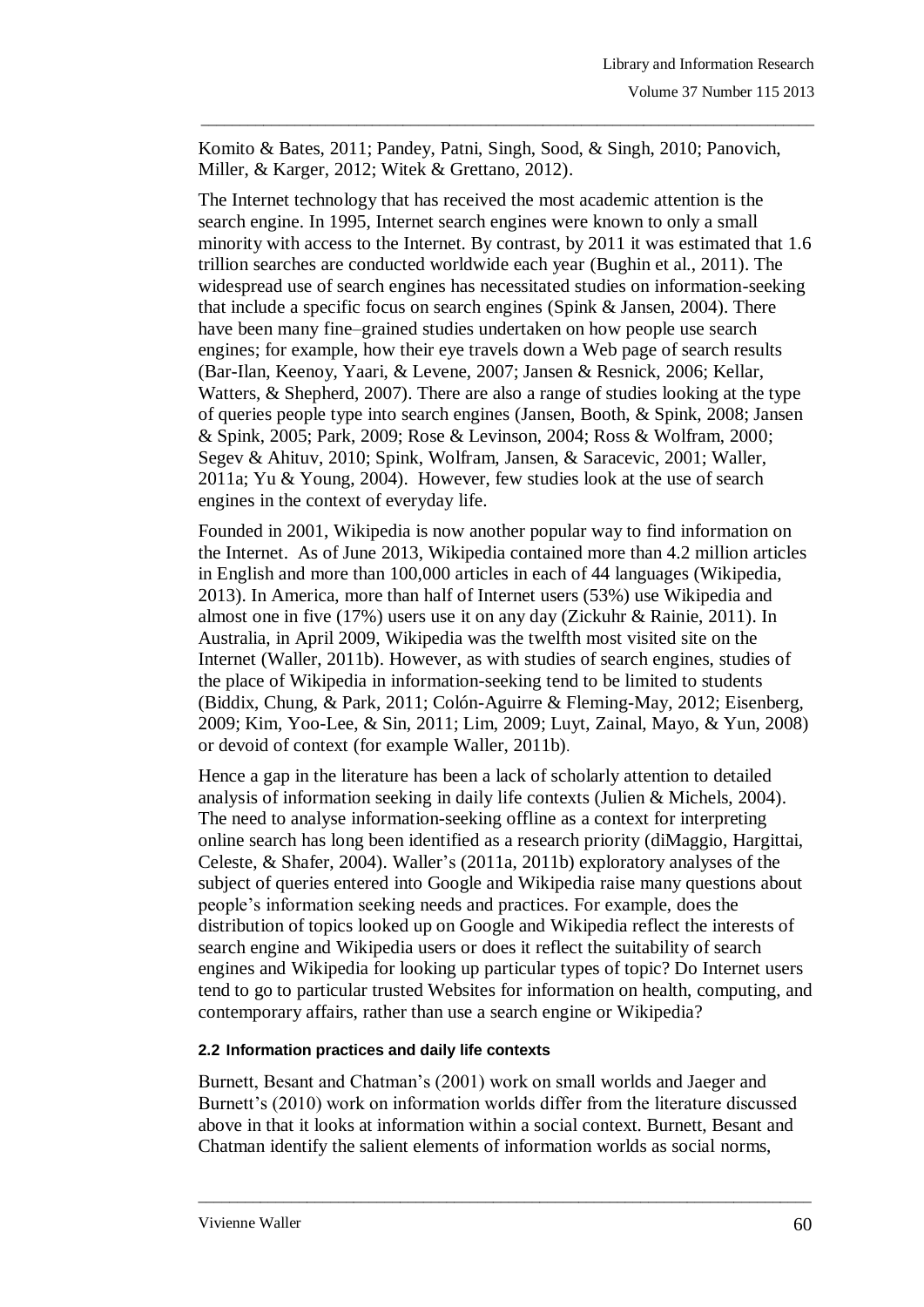social types, information value, and information behaviour. The concepts of information value and information behaviour inform the research presented in this paper. However, it was not possible to apply the information worlds framework to this research as the research design deliberately selected for participants across a range of social types, socio-economic status, location, household structure; in other words, across a range of information worlds. It was also not possible to investigate social norms around information-seeking within the constraints of interviewing.

\_\_\_\_\_\_\_\_\_\_\_\_\_\_\_\_\_\_\_\_\_\_\_\_\_\_\_\_\_\_\_\_\_\_\_\_\_\_\_\_\_\_\_\_\_\_\_\_\_\_\_\_\_\_\_\_\_\_\_\_\_\_\_\_\_\_\_\_\_\_\_\_\_\_\_\_\_\_\_

ELIS, the Everyday Life Information-Seeking approach (Agosto & Hughes-Hassell, 2005; Rieh, 2004; Savolainen & Kari, 2004; Spink & Cole, 2001)constitutes a small body of literature that also specifically looks at information-seeking in a daily life context, generally the context of the home, but it is less about social norms than is the work of Burnett, Besant and Chatman (Rieh, 2004; Savolainen, 1995).Information practice studies move beyond ELIS to include information use and information sharing. They look at the everyday practices around seeking, using and sharing information in a non-work context (Savolainen, 2008). This includes looking at daily media habits, such as TV, radio, newspaper, checking email and particular websites. McKenzie (2003) identifies the various modes of gaining information as through active seeking, active scanning, non-directed monitoring or by proxy. By proxy refers to being identified as an information seeker and referred to a source by someone else. This and non-directed monitoring are passive forms of acquiring information which are often ignored in information-seeking studies.

There are, as yet, however, few information practice studies (Savolainen, 2008) and those that exist typically focus on one or two particular social types. For example, Julien and Michels (2004) deliberately look at one individual, McKenzie (2003) focuses on pregnant women, Savolainen (2008) focuses on environmental activists and unemployed people, while Savolainen (1995) focuses on industrial workers and teachers. Hence, Savolainen (2008) has identified the need for research on other types of people. A further limitation of these information practice studies is that they do not differentiate between different Internet technologies such as search engines, Wikipedia, social media and forums, looking instead at 'the Internet''.

#### **2.3 Household studies**

The emphasis on individuals in research on information seeking, including that in information practice studies, neglects the household-level contexts and practices of information seeking. The importance of household level contexts has been recognised in research in Internet use, following a tradition of household studies of media use (Lull, 1988; Morley, 1988; Seiter, 1999; Silverstone & Morley, 1990).Accordingly Internet use studies such as Bakardjieva (2005) and Green, Holloway et al (2004) investigate households: individuals or groups living together in a private dwelling. This can illuminate some of the social practices surrounding how people obtain information in their daily lives.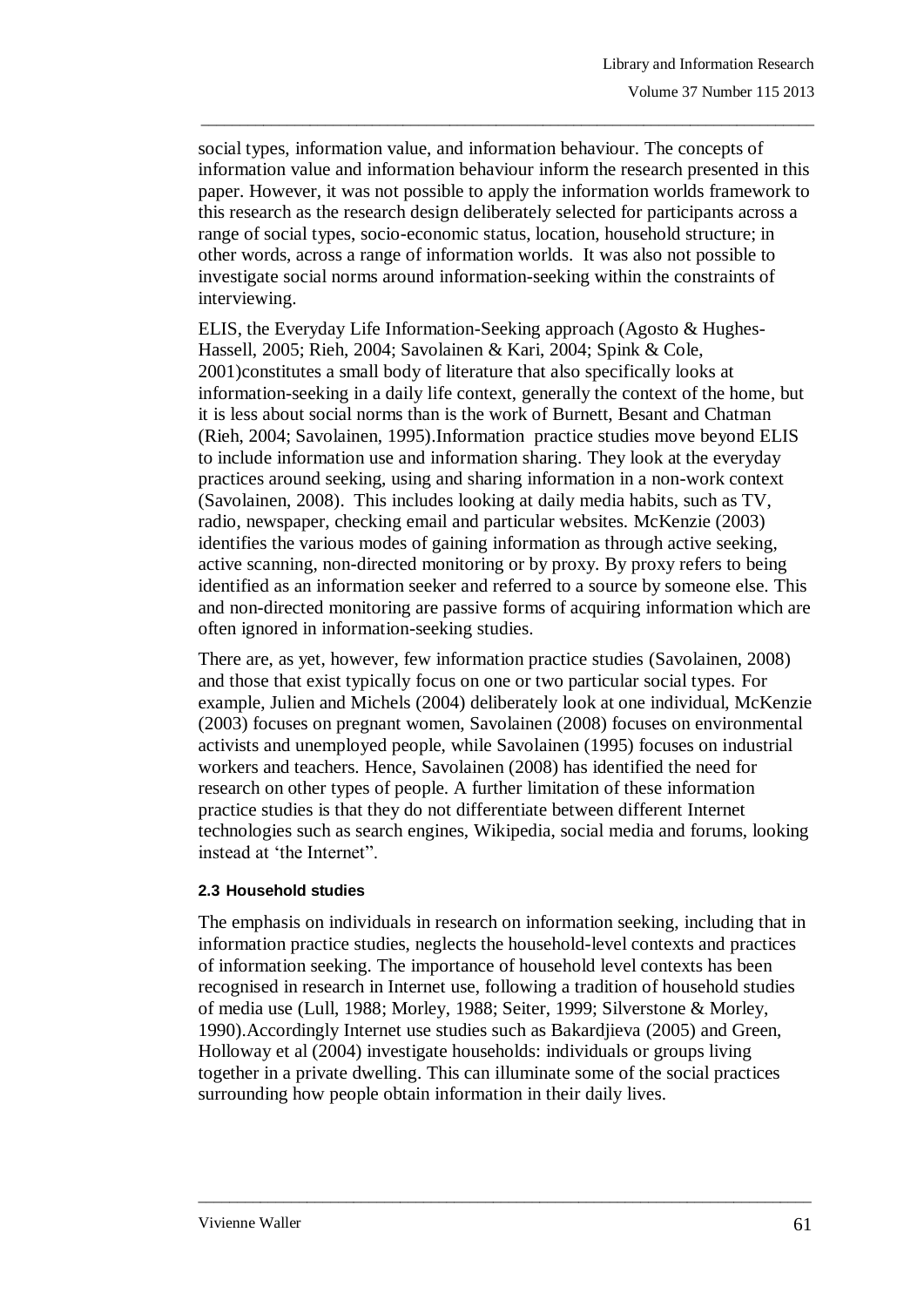#### **2.4 Information-seeking studies vs Internet Use studies.**

In the last ten years, there has been a recognised need to find out the implications of this new technology of the Internet. This is probably why, in recent years, studies of Internet use (for example Bakardjieva, 2005; Castells, 2001; Cavanagh, 2007; Dutton, 2005; Selwyn, Gorard, & Furlong, 2005; Van Dijk, 2006; Wellman & Haythornthwaithe, 2002) or studies of the use of the Internet in informationseeking (for example Kim, 2009; Knight & Spink, 2008; Rieger, 2009; Rieh, 2004; Rose & Levinson, 2004) have predominated over studies of informationseeking in general. While there is research to demonstrate the wide range of information literacy abilities of people who use the Internet (Hargittai, 2010; Hargittai & Hinnant, 2008; Livingstone & Helsper, 2007), little research looks at the information practices of both users of the Internet and people who do not or cannot use the Internet. It is important to look at the information practices of this latter group in a country like Australia, where one in five people aged over 15 do not or cannot use the Internet. Moreover, it is those on the lowest incomes who are least likely to use the Internet (Australian Bureau of Statistics, 2011; Ewing & Thomas, 2010).

\_\_\_\_\_\_\_\_\_\_\_\_\_\_\_\_\_\_\_\_\_\_\_\_\_\_\_\_\_\_\_\_\_\_\_\_\_\_\_\_\_\_\_\_\_\_\_\_\_\_\_\_\_\_\_\_\_\_\_\_\_\_\_\_\_\_\_\_\_\_\_\_\_\_\_\_\_\_\_

As with studies in the tradition of ELIS and information practice, the focus of this study is information-seeking, based on interviews about information needs, information-seeking, Internet use and library use. However, this study departs from both ELIS and information practice studies in two ways; firstly, it looks at households and secondly it examines diversity rather than people who share the same 'information world'.

## **3 Methodology**

This project was designed to permit qualitative insights into the variability in dynamics around information practices rather than to produce a comprehensive record of information practices. Eight households were selected and data was collected through conducting semi-structured interviews in participants' homes. A total of nineteen interviews were conducted with household families, individual family members and single householders between October 2009 and April 2010. The purpose of the household interviews was to find out about the sort of information interviewees seek and the ways they go about this.

Household interviews are an established method for this type of research (Lull, 1990; Moores, 1996; Morley, 1986). Interviewing the assembled household enables family members to comment on each other's responses which provides richer data and moderates any tendency by individual family members to misrepresent their activities (Morley, 1988). It also allows the researchers to observe the cultural setting and group interaction within the household (Moores, 1996). The unit of analysis is still the individual, but the household provides a context. Accordingly, household data was collected on the number of and location of computers and the type of Internet connection. The occupation and educational status of adults as well as the age of the children was also recorded. Household interviews lasted for between 40 minutes and 1 hour. The interviews started with participants asked to describe their typical routine and their main hobby or interest. They were then asked to identify incidences when information was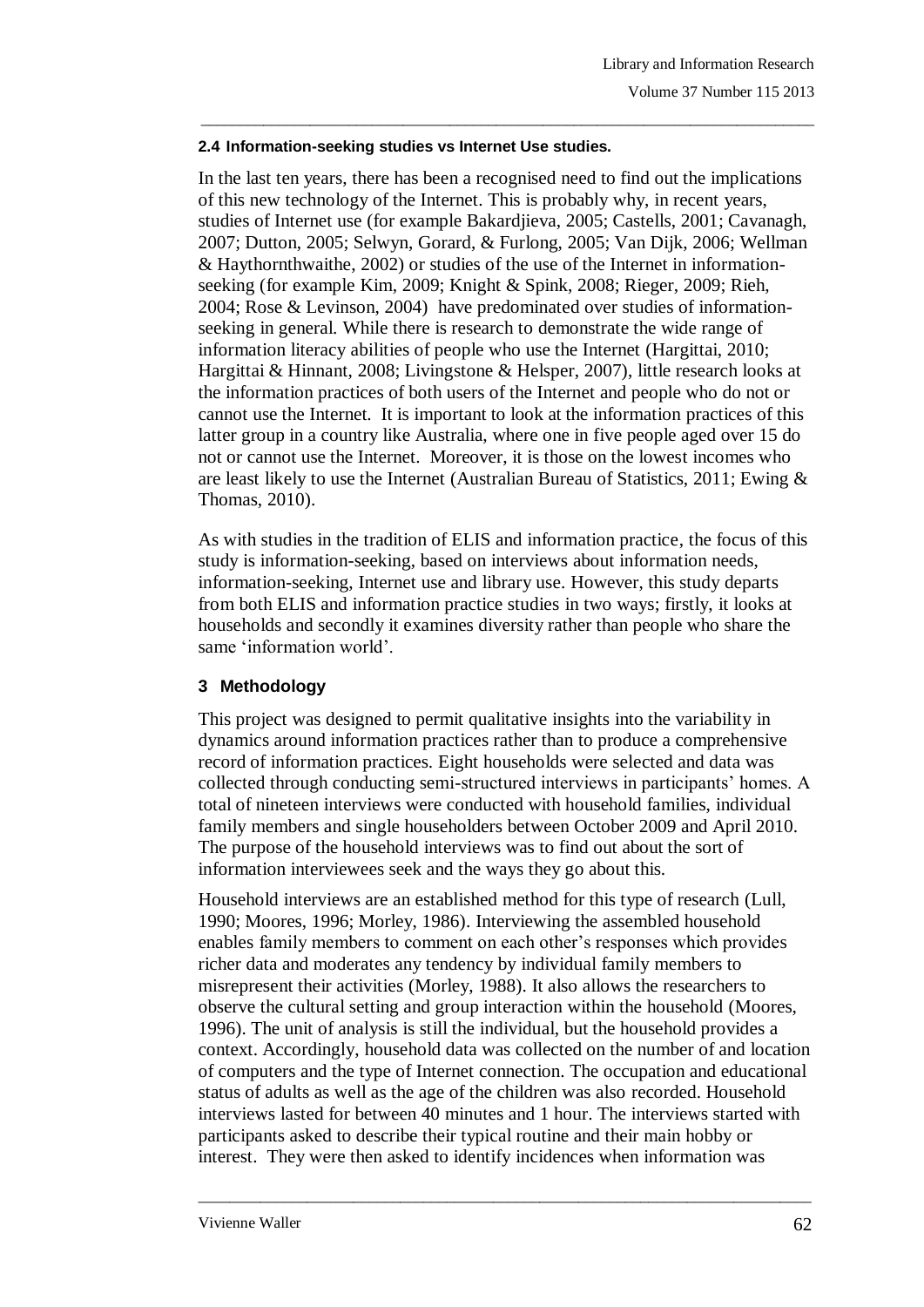particularly easy or hard to find. It is very difficult for researchers to get a sense of a person's usual information practices. The approach taken was to ask questions about how people find out information about a particular topic (Hargittai, Fullerton, E, & Thomas, 2010). Two topical issues were chosen for their potential relevance to all participants, and participants were asked whether they had found out information about these issues and how. The issues were swine flu, a pandemic at the time of research, and global warming, an issue which was, at the time, being hotly debated in the mainstream media. If participants had not found out any information about these issues, they were asked to describe how they would go about finding out information about these issues.

\_\_\_\_\_\_\_\_\_\_\_\_\_\_\_\_\_\_\_\_\_\_\_\_\_\_\_\_\_\_\_\_\_\_\_\_\_\_\_\_\_\_\_\_\_\_\_\_\_\_\_\_\_\_\_\_\_\_\_\_\_\_\_\_\_\_\_\_\_\_\_\_\_\_\_\_\_\_\_

The individual interviews enabled the gathering of more detailed data on the familiarity with, use of and opinion of, different sources of information, including books, search engines, Wikipedia, Social Networking Sites, forums, Twitter, Youtube, TV, radio, iTunes, mobile devices, and public libraries. Individual interviews lasted up to half an hour depending on the interviewee's level of Internet use. In the case of single-person households, the household and individual interviews were combined. All interviews were recorded and transcribed. The qualitative research software NVivo was used to code and organise the data and pseudonyms were assigned to participants.

The sample was a purposive one in that the researchers deliberately sought variation in the individuals and households they chose to interview (Hesse-Biber & Leavy, 2011). As Table 1 shows, selected households spanned a range of household types, socio-economic status, and location, including participants with a disability and from non-English speaking backgrounds (NESB).

| 19 individuals                | <b>Household type</b> | SES <sup>1</sup> | <b>Location</b> | <b>NESB</b> | <b>Disability</b> |
|-------------------------------|-----------------------|------------------|-----------------|-------------|-------------------|
| 8 separate                    |                       |                  |                 |             |                   |
| households                    |                       |                  |                 |             |                   |
| Andy, Sharon                  | Mother, father,       | high             | Urban           |             |                   |
| Luke                          | three children        |                  | periphery       |             |                   |
| Mark,                         |                       |                  |                 |             |                   |
| Rebecca                       |                       |                  |                 |             |                   |
| Sally (Neville <sup>2</sup> ) | Mother, father,       | high             | inner           |             |                   |
| Nick                          | three children        |                  | suburban        |             |                   |
| Scott                         |                       |                  |                 |             |                   |
| Bella                         |                       |                  |                 |             |                   |
| Nicole                        | Single mother with    | low              | Urban           |             |                   |
| Kylie                         | two teenage girls     |                  | periphery       |             |                   |
| Lisa                          |                       |                  |                 |             |                   |
| Anita                         | Single mother with    | high             | inner           |             |                   |
| Ellie                         | one teenage girl      |                  | suburban        |             |                   |
| Amina <sup>3</sup>            | Single mother with    | low              | outer           | African     |                   |
| Rachel                        | four children         |                  | suburban        |             |                   |
| Jose                          | Single young man in   | low              | inner           | Southern    | Mental            |
|                               | boarding house        |                  | suburban        | European    | health            |
| Sam                           | Single young          | low              | inner           |             | Visual            |
|                               | woman in group        |                  | suburban        |             |                   |
|                               | house                 |                  |                 |             |                   |
| Jane <sup>4</sup>             | Mother, father with   | high             | inner           |             |                   |
|                               | two children          |                  | suburban        |             |                   |

\_\_\_\_\_\_\_\_\_\_\_\_\_\_\_\_\_\_\_\_\_\_\_\_\_\_\_\_\_\_\_\_\_\_\_\_\_\_\_\_\_\_\_\_\_\_\_\_\_\_\_\_\_\_\_\_\_\_\_\_\_\_\_\_\_\_\_\_\_\_\_\_\_\_\_\_\_\_\_

**Table 1: Purposive sample of interviewees.**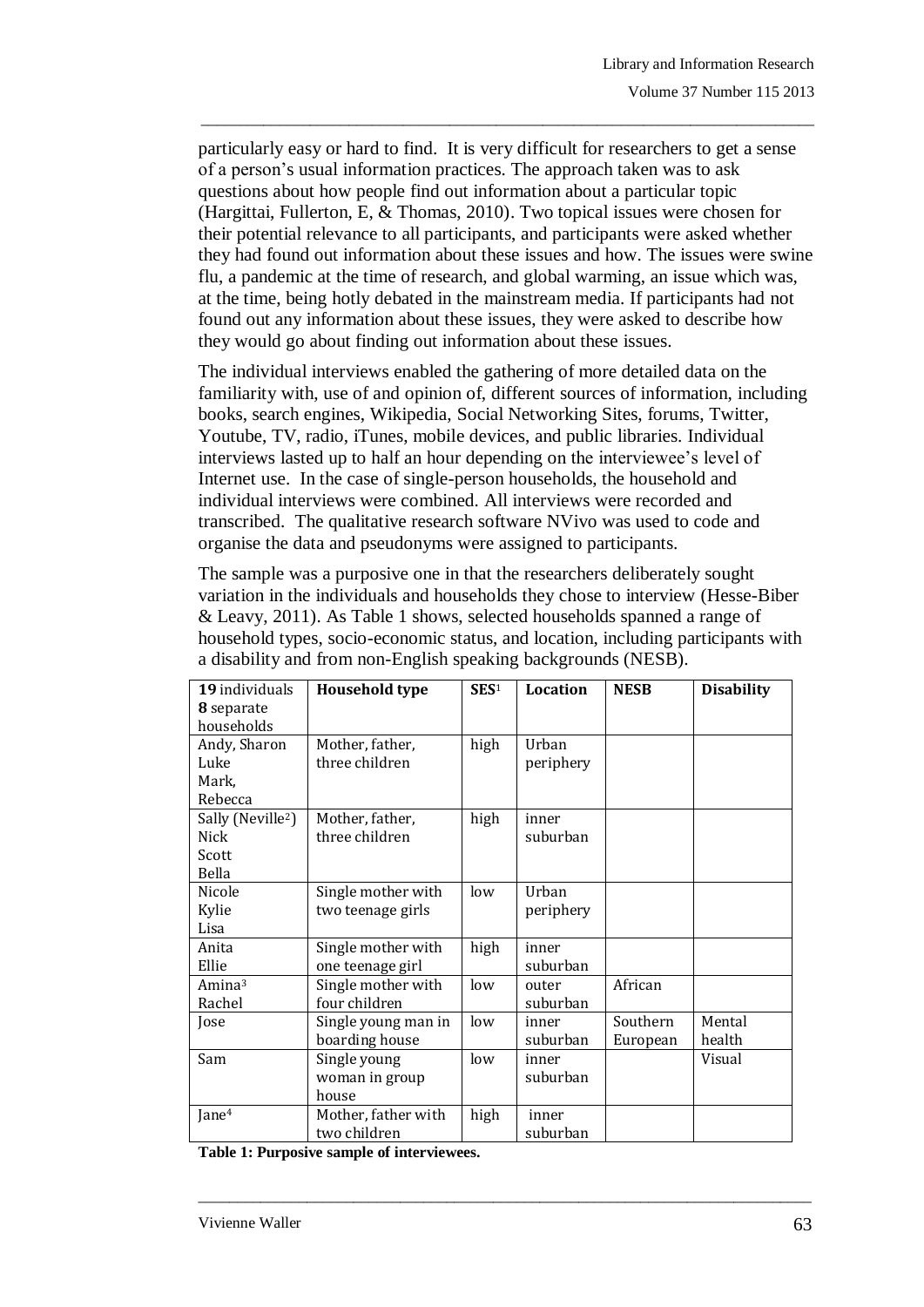Socio-economic status – based on educational attainment and occupation The father Neville was away for work when the interviews were conducted. Given Amina's limited English, a translator was used in the interview with Amina. <sup>4</sup> It was not possible to interview the rest of Jane's family.

\_\_\_\_\_\_\_\_\_\_\_\_\_\_\_\_\_\_\_\_\_\_\_\_\_\_\_\_\_\_\_\_\_\_\_\_\_\_\_\_\_\_\_\_\_\_\_\_\_\_\_\_\_\_\_\_\_\_\_\_\_\_\_\_\_\_\_\_\_\_\_\_\_\_\_\_\_\_\_

## **4 Findings**

This section highlights the relevant themes arising from the analysis of the interview transcripts. It outlines the type of information that research participants sought, the ways in which they kept informed and the nature of their engagement with a range of information resources. Most of the findings of the present study related to active forms of information-seeking; however, some instances of nondirected monitoring and by proxy (McKenzie 2003) were identified.

## **4.1 Information sought**

It was clear that the breadth of information actively sought was associated with the breadth of information resources available, and, in particular, effective access to the Internet. All but one of the households in the study had a home Internet connection. However, two of the adult participants, Jose and Nicole, had only very rudimentary Internet skills and Amina had none at all.

Amina was a refugee from central Africa with three school age children and a baby. She had lived in Australia for four years and had extremely limited English skills. Although she had a home Internet connection, she could not use a computer or access the Internet. She was interested in politics and current affairs but relied on other people for this sort of information. Her translator summarised:

*There are lots of things she would love to know, even just things that are happening in the local area, in the State and its hard, because of the language difficulties. And sometimes she'll go to the city and she'll buy newspapers - she can't read, but she leaves them in the house and waits until visitors come to the house who can read and tell her what it is about*.

(Amina – through translator)

Jose was from Southern Europe and aged in his twenties. He had been in Australia for thirteen years and was living in a boarding house where there was no Internet connection. Jose could speak and read in basic English. He was not employed at the time of research and not looking for work. Jose needed assistance to use the Internet which he received from librarians at the local library. In general, he navigated his way through daily life by asking other people for the information that he needed. His family, his social security case manager, staff at the neighbourhood house and the local library were his main information resources.

Nicole, a single mother of two teenagers, had left school at the end of Year 10. She worked in retail and could not use the Internet without assistance. She did not want to know how to use it either. The main type of information that she actively sought related to sourcing items for house renovations. She did this through physically visiting shops and warehouses. If she ever wanted information from the Internet, she asked her girlfriends or children to look it up for her. When asked the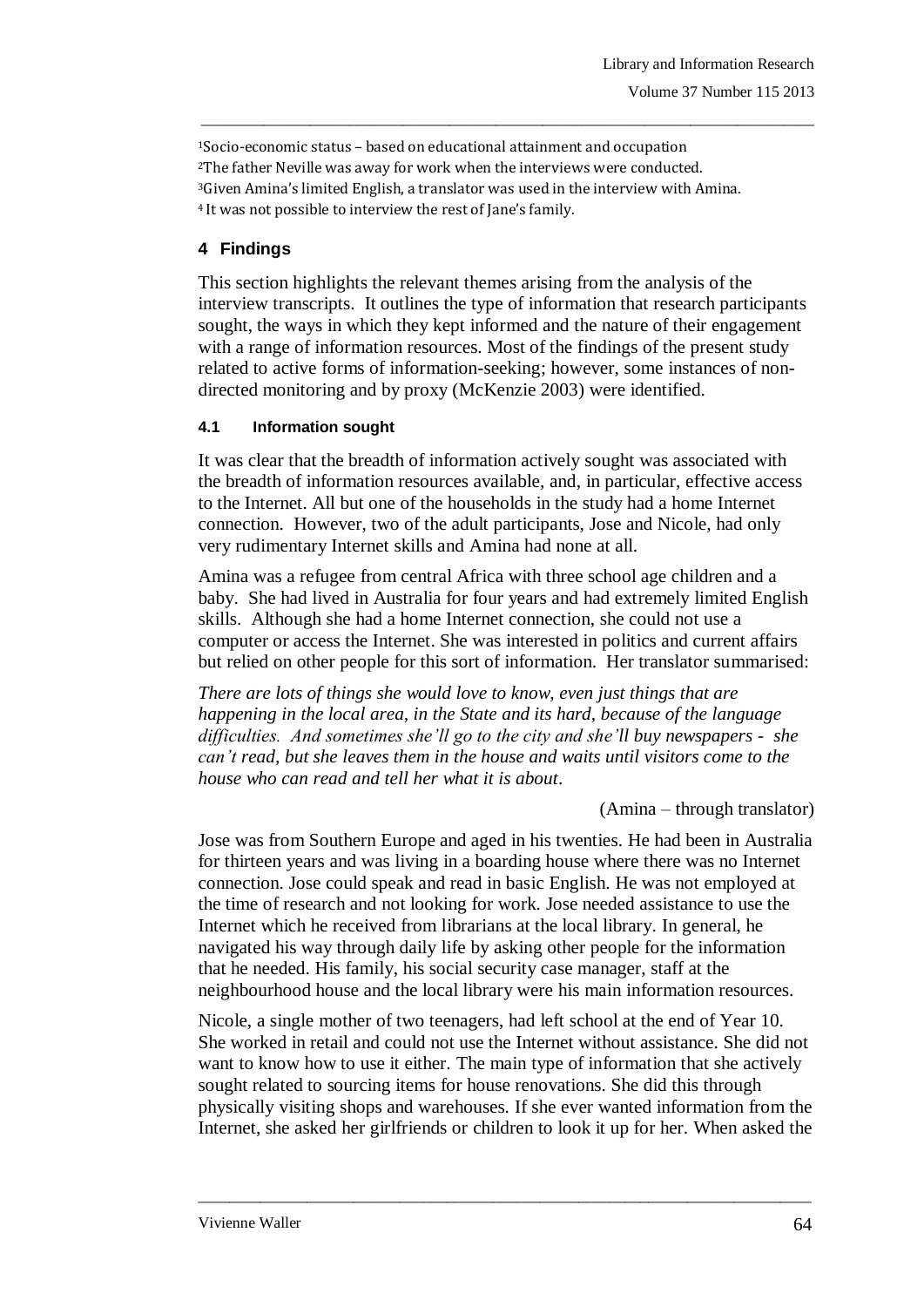hypothetical question of how she would find out about global warming, Nicole replied:

\_\_\_\_\_\_\_\_\_\_\_\_\_\_\_\_\_\_\_\_\_\_\_\_\_\_\_\_\_\_\_\_\_\_\_\_\_\_\_\_\_\_\_\_\_\_\_\_\_\_\_\_\_\_\_\_\_\_\_\_\_\_\_\_\_\_\_\_\_\_\_\_\_\_\_\_\_\_\_

*I'd probably put it in the too hard basket to be truthful and go to the kids "Oh what is global warming?", but I myself probably wouldn't …(trails off)*

(Nicole)

In contrast with Amina, Jose and Nicole, those from high SES (socio-economic status) households were confident in searching the Internet and looked for information on a range of topics in which they were interested. Among these adults, the types of information they sought varied widely from trivia, hobbies, product and travel information, news, social events, recipes to health and history, theoretical concepts and politics. The Internet was the main source of this information.

## **4.2 Information resources**

This section surveys the use of a range of information resources available to participants. It illustrates the everyday reliance on search engines, and in particular Google, for information amongst those confident in using the Internet.

## **4.2.1 Other people**

The research identified two very different reasons why people may rely on others to find information for them. The first relates to lack of information-seeking skill or lack of trust in one's own information seeking-skills versus trust in others. Amina and Jose had little choice but to rely heavily on other people for finding out information. As mentioned, Amina relied on other people to find out what was going on and saved up lots of questions to ask her social worker on her visits. Jose relied on others, in particular the librarian and his caseworker for all of his information needs. Sam, who was also unemployed, had home Internet access but as she said "I'm legally blind so I can't really access the Internet very well for extended periods". Sam relied on the case worker at the neighbourhood house for some of her information needs.

All of the school aged children relied to some extent on their parents and teachers and, of course, all participants used other people at times as an information resource. Those who had Internet skills, however, tended to use the Internet for much of the information they sought. However, even those with Internet skills relied on others as an information source when these others had direct access to the desired information.

## **4.2.2 Local libraries**

Local libraries are potentially an information resource for all Australians. The library was an important information resource for Jose. He borrowed books and, with the librarians help, used the Internet at the local library at least once a month. Amina, however had never been to a library because she found it hard to get there with all of her children. Nicole hadn't been to the library for a few years because she didn't know how to use it and found the librarians unhelpful.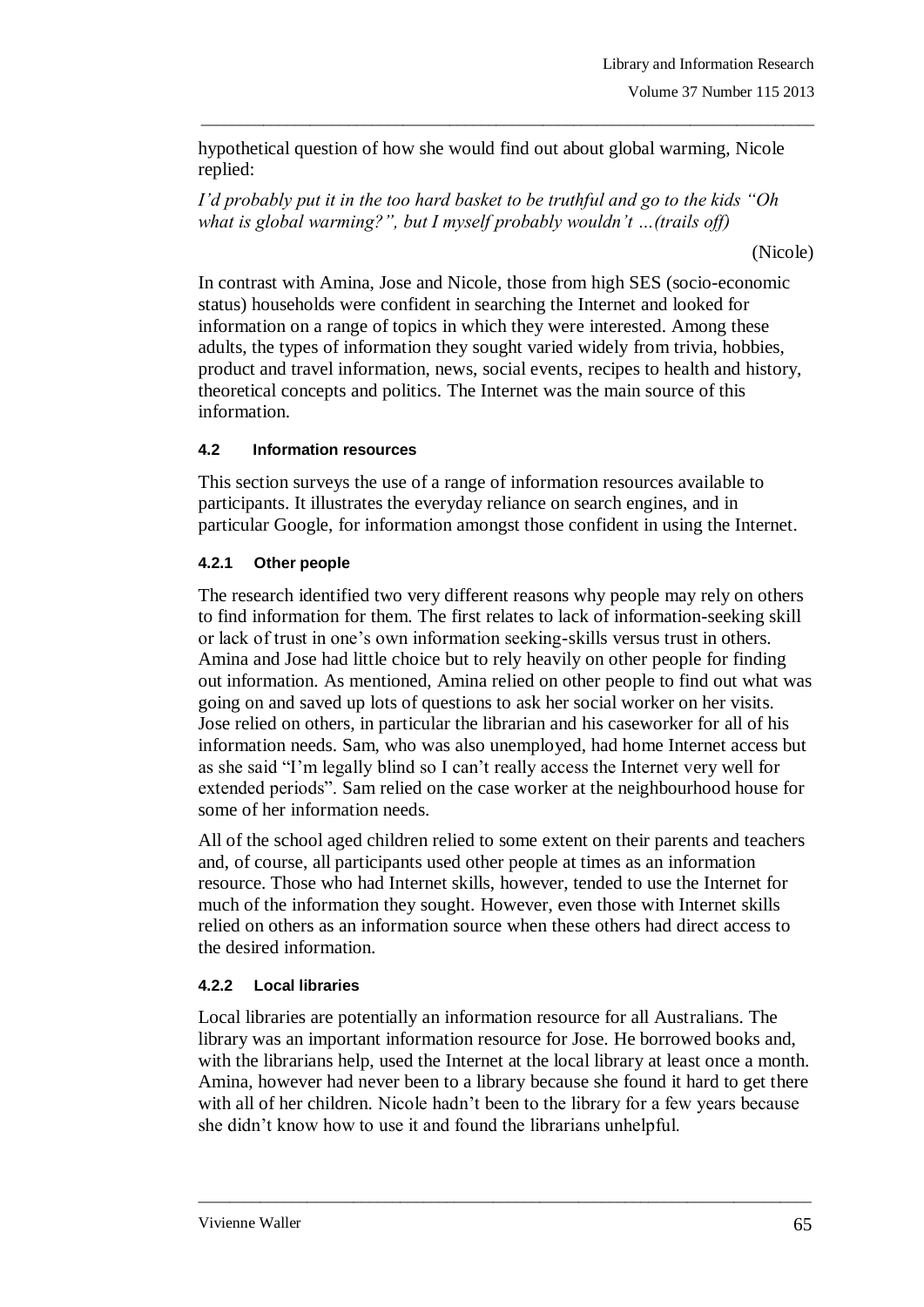*I haven't been shown how to look up where to find a book down at the library and you just need someone to sit with you and say if you want to look that up, this is where you go, this is how you do it, but they're not like that at this library. So that's always been a big block.* 

\_\_\_\_\_\_\_\_\_\_\_\_\_\_\_\_\_\_\_\_\_\_\_\_\_\_\_\_\_\_\_\_\_\_\_\_\_\_\_\_\_\_\_\_\_\_\_\_\_\_\_\_\_\_\_\_\_\_\_\_\_\_\_\_\_\_\_\_\_\_\_\_\_\_\_\_\_\_\_

*(Nicole)*

Nicole's children and Sam, the visually impaired woman, similarly found libraries difficult to use.

In contrast, twelve-year old Rebecca, who was from a high SES family who placed great value on their local library, tried to go to the library "as much as possible". In general, however, the children of the high SES households were familiar with the local library, but seldom went. Several adults in these households claimed that they had previously been regular library users, but that now they tended to turn first to the Internet as a resource when searching for information. The library tended only to be used when the required information could not be found on the Internet.

## **4.2.3 Search engines**

When participants who were Internet users were asked the very general question of where they would go on the Internet to find out information, almost all of them, adults and children, without hesitation, replied "Google". Further questioning revealed that actually many participants went directly to particular websites for some sorts of information and a couple of adults and Rebecca were experimenting with the Microsoft search engine, Bing, for some searches. In general, however, a search engine, and not just any search engine, but Google, was the first port of call for Internet users. It was certainly at the forefront of participant's minds as the default starting point for information-searching.

## **4.2.4 Wikipedia**

When asked did they use Wikipedia, all of the school children but one, (8 year old Mark) volunteered that Wikipedia entries may be wrong because anyone was allowed to edit the content. About half of the children stated that they tended not to use Wikipedia for this reason. Thirteen year old Nick contrasted what he saw as the dubious status of Wikipedia entries with the accuracy of Google search results. He would look up Wikipedia at home but

*When I get to school some of the computers don't work with Wikipedia so I look in Google and it might say something different so then I know that it (Wikipedia)'s been wrong.*

(Nick)

Two of the children disliked the length of Wikipedia entries. Lisa complained about "all the writing...there's lots of writing so you have to scan through it and look for what you're looking for".

\_\_\_\_\_\_\_\_\_\_\_\_\_\_\_\_\_\_\_\_\_\_\_\_\_\_\_\_\_\_\_\_\_\_\_\_\_\_\_\_\_\_\_\_\_\_\_\_\_\_\_\_\_\_\_\_\_\_\_\_\_\_\_\_\_\_\_\_\_\_\_\_\_\_\_\_\_\_\_

Ellie had a similar view: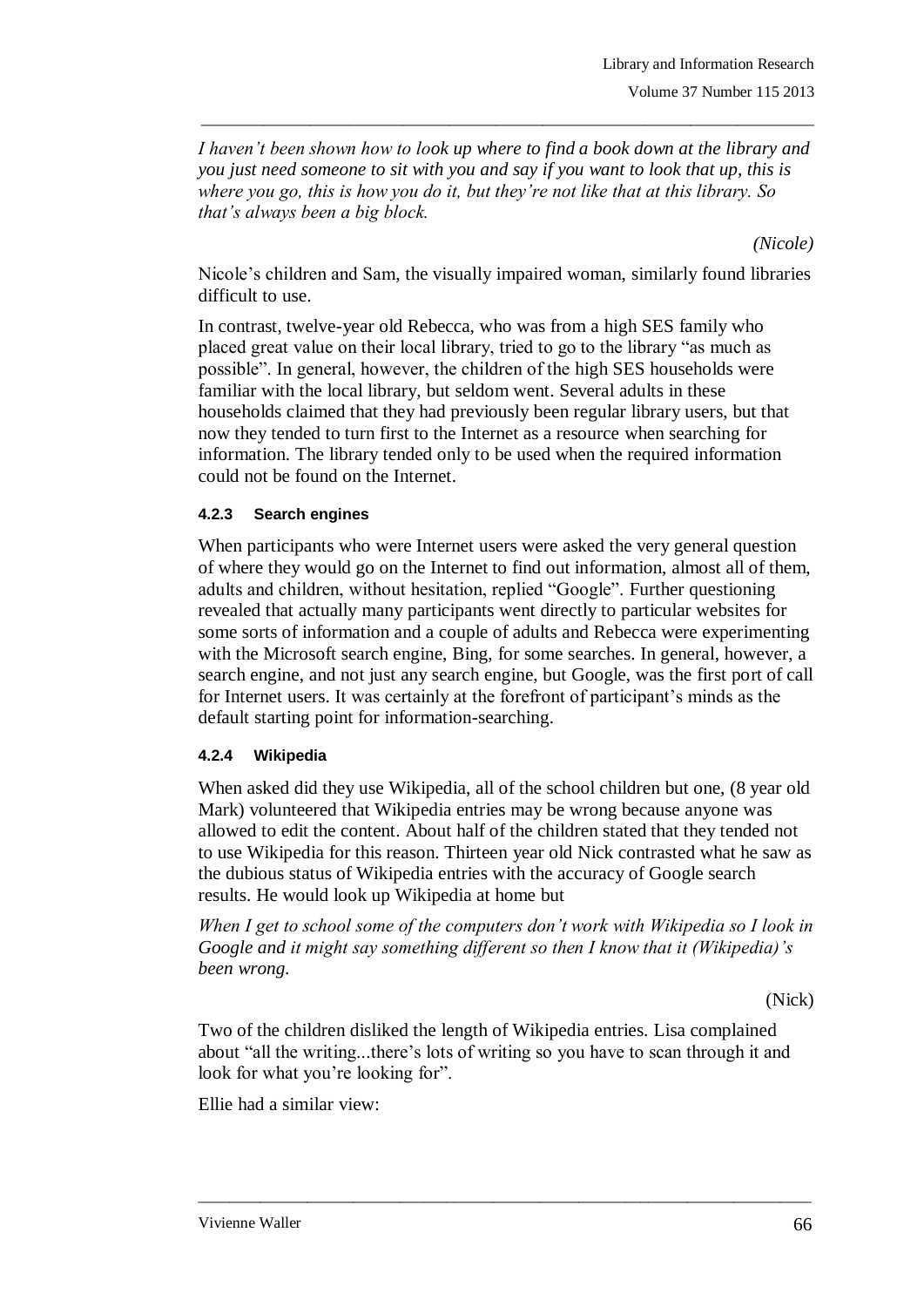*Well the text is always like really, really, really, really long and it's always like a really weird font. Like you never know if it's true because people edit it and stuff. I just don't really like Wikipedia much.*

\_\_\_\_\_\_\_\_\_\_\_\_\_\_\_\_\_\_\_\_\_\_\_\_\_\_\_\_\_\_\_\_\_\_\_\_\_\_\_\_\_\_\_\_\_\_\_\_\_\_\_\_\_\_\_\_\_\_\_\_\_\_\_\_\_\_\_\_\_\_\_\_\_\_\_\_\_\_\_

(Ellie)

Amongst the adults, Sally, Anita and Jane, all high SES and with children, were the only ones to use Wikipedia. They used it for specific types of searches, such as quick definitions, acronyms and overviews, although they were each well aware of its limitations. As Jane put it:

*Well it's obviously open to sabotage and attack and inaccuracy and so on and that's the nature of the source. I think you have to understand that in order to use it effectively. You have to understand what it is and what it isn't.*

(Jane)

## **4.2.5 Newer Internet technologies**

Several respondents found Youtube particularly helpful for information on how to do things or how to make things. Fifteen year old Scott was the only one who used forums regularly, using them for information on gaming or technology. None of the participants used iTunes or social networking sites like Facebook to find information.

With the exception of Jane, who was a knowledge worker, those who had mobile phones either didn't think they had Internet access or didn't use it on their mobile phone because of the perceived cost. Hence, Jane was the only one who used a mobile phone to connect to the Internet. She said: "I've only had the iPhone for a few months and I wonder how I ever managed without it'.

Jane had also started to use Twitter to find out information, saying:

*Well I tend to use Twitter for things that I know won't be on Wikipedia like I put out a Twitter saying I'm at (suburb). Where is a good place to eat?*

(Jane)

Jane also used Twitter to find out information that she needed for her job, inside information that people in her line of work who followed her might know. This was not the sort of information that would be on the Internet or in print; for example, information about what was really going on at a particular company.

## **4.2.6 Selection from search results**

Although Google was the default starting place for almost all Internet information-seeking, there were marked variations in participants' skills in selecting from the results. In general, participants showed a lot of faith in Google results. Thirteen year old Kylie explained

*I don't know, you just sort of type something in, and then it sort of comes up with it and then you normally just like the first one, it's just there, what you want.* 

\_\_\_\_\_\_\_\_\_\_\_\_\_\_\_\_\_\_\_\_\_\_\_\_\_\_\_\_\_\_\_\_\_\_\_\_\_\_\_\_\_\_\_\_\_\_\_\_\_\_\_\_\_\_\_\_\_\_\_\_\_\_\_\_\_\_\_\_\_\_\_\_\_\_\_\_\_\_\_

(Kylie)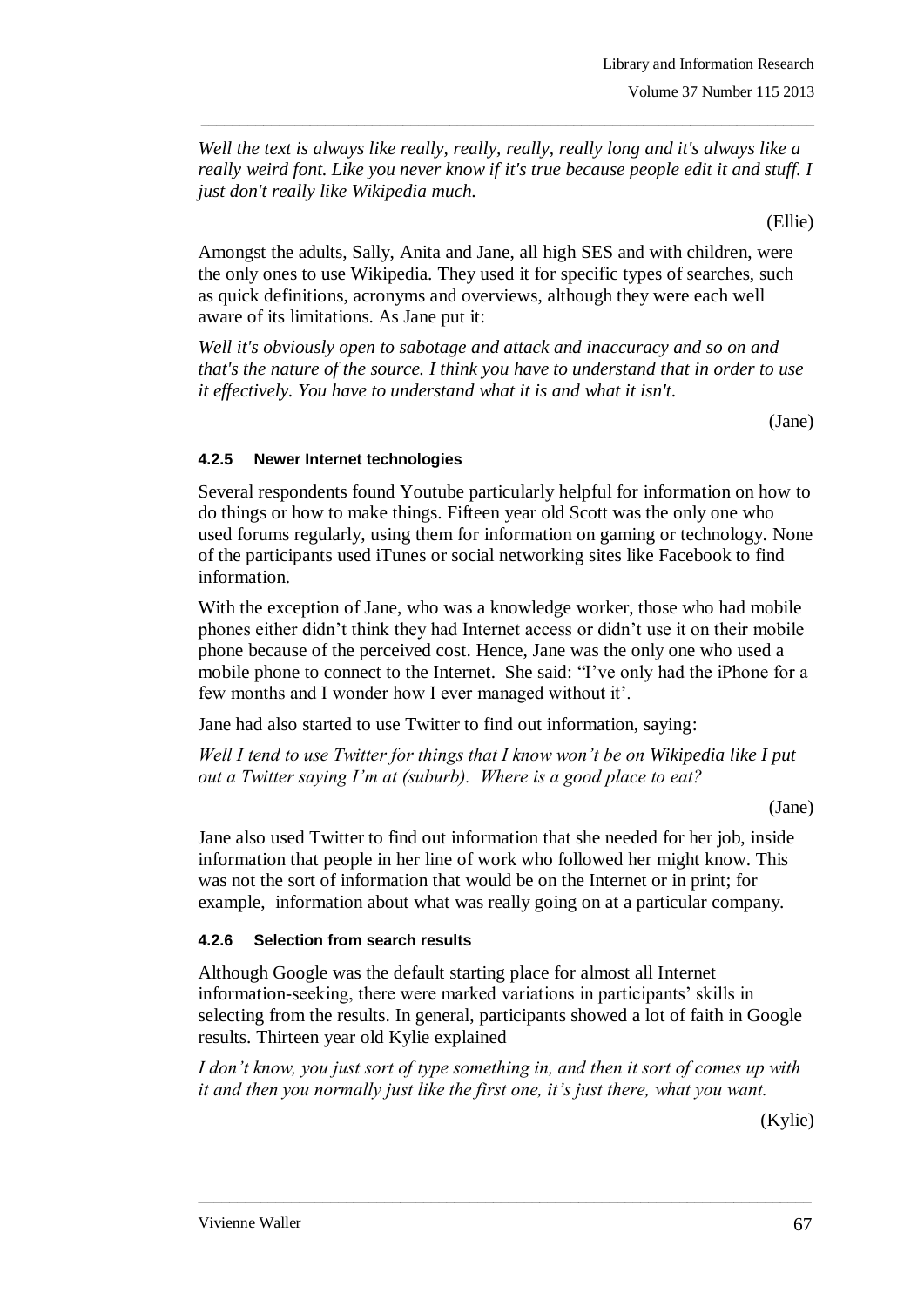Eight year old Mark described how he chose which result to look at: "I'd just go to any random ones. I just go 'pick'".

\_\_\_\_\_\_\_\_\_\_\_\_\_\_\_\_\_\_\_\_\_\_\_\_\_\_\_\_\_\_\_\_\_\_\_\_\_\_\_\_\_\_\_\_\_\_\_\_\_\_\_\_\_\_\_\_\_\_\_\_\_\_\_\_\_\_\_\_\_\_\_\_\_\_\_\_\_\_\_

Eight year old Bella had a slightly more methodical approach:

*Normally, they have like a little subparagraph under them. And I read that to see if it is on the right thing and I might go to a few different websites to get what I want.*

(Bella)

Sam would click on each link, working her way down the list until she was happy with what she had found.

Some of the high SES adults were more discerning, making their selection according to the type of website. For example, Anita explained:

*I would look at the description under each of the webpages. If I felt comfortable with the search terms that I'd used I would probably keep to the first couple of pages but if I wasn't really sure I might go a bit further and scroll past that. So that the description would be part of it but also the web address of the page I would look at too. It might depend on what type of web page it was, whether it was a government one or not it may not influence whether or not I choose it, or you know, and education one or not depending upon what I was looking for.*

There were, however, also high SES adults like Sally who placed a lot of trust in Google's algorithm to provide appropriate results:

*I probably only would ever go to the first page. I would never go to another page; those ones would be just too far removed if it hasn't come up in the first 10 references.*

#### (Sally)

Although no adults expressed concern about the integrity of Google search results, two adult participants expressed concerns about Google's business activities. Anita volunteered

*I think that they're evil and they're going to take over the world laughs... I do feel slightly queasy every time I use it to because every time I use it I'm just kind of perpetuating too its size and so I feel a bit uneasy about that.*

(Anita)

Jane confessed:

*I know that somewhere in the Google empire there is a complete list of all the searches that I've ever done and that worries me a bit, but not enough to stop me using it.*

\_\_\_\_\_\_\_\_\_\_\_\_\_\_\_\_\_\_\_\_\_\_\_\_\_\_\_\_\_\_\_\_\_\_\_\_\_\_\_\_\_\_\_\_\_\_\_\_\_\_\_\_\_\_\_\_\_\_\_\_\_\_\_\_\_\_\_\_\_\_\_\_\_\_\_\_\_\_\_

(Jane)

<sup>(</sup>Anita)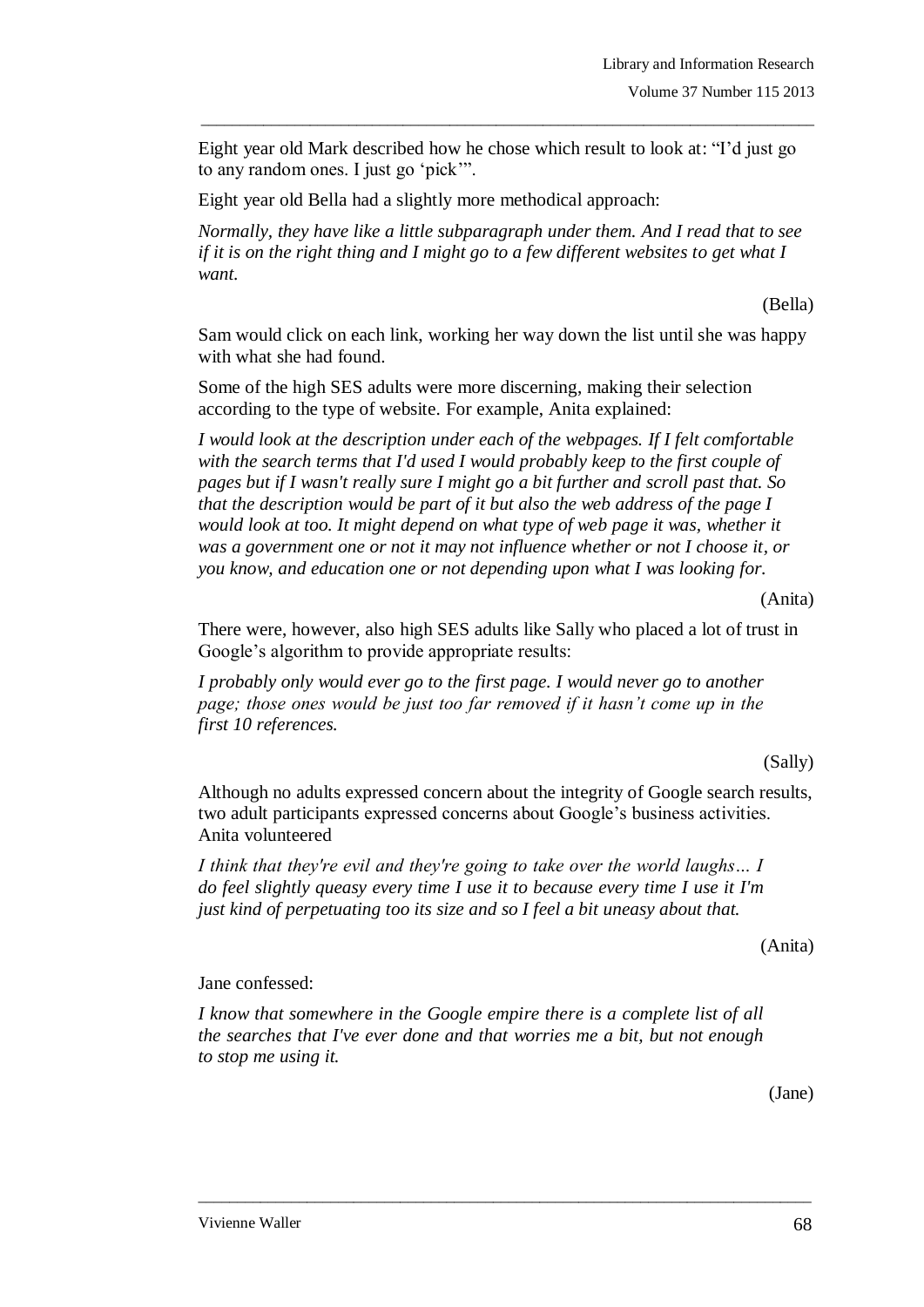#### **4.3 Staying informed**

Information resources are not just those resources actively turned to when seeking for information. As McKenzie's (2003) work illustrates, in addition to active seeking and active scanning for information, people receive information through non-directed monitoring and by proxy.

\_\_\_\_\_\_\_\_\_\_\_\_\_\_\_\_\_\_\_\_\_\_\_\_\_\_\_\_\_\_\_\_\_\_\_\_\_\_\_\_\_\_\_\_\_\_\_\_\_\_\_\_\_\_\_\_\_\_\_\_\_\_\_\_\_\_\_\_\_\_\_\_\_\_\_\_\_\_\_

The ways in which people stay informed without actively seeking or scanning for information are difficult to identify as they are usually a taken for granted part of a person's life. With the exception of the younger children and the African refugee, Amina, all participants identified the traditional media of the TV, radio or newspapers as important ways in which they kept informed. In order to get more in-depth information about how people kept informed, participants were asked whether they knew about swine flu and how they knew about it. All but eight year old Mark knew about swine flu without having to actively seek for information about it. However, the range of ways in which participants had been informed about swine flu illustrated vast disparities in participants' ability to keep informed about what was going on.

Anita, Andy and Sally were actively informed about swine flu, the closest example in the study to what McKenzie (2003) refers to as receiving information "by proxy". Each of them had each received a number of emails from their workplace informing them about the swine flu. Sharon had seen a poster at the doctors and Jose had been told about it by his doctor. Apart from eight year old Mark and the African refugee Amina, all adults and children had heard about swine flu on the radio or TV or read about it in the newspaper. By contrast, Amina had inferred from visual images that there was a contagious epidemic of some sort. Her translator explained that Amina understood about swine flu

*By pictures on the news and papers, and especially when she saw pictures of people wearing masks. Then she understood that it is not something good, and then later, just a bit of English and she heard that it's not that serious that it is somewhere in America or other countries, but she understood it, especially with the people covering their mouths.*

(Amina – through translator)

## **4.4 The importance of the social context of search**

The qualitative nature of the research has enabled the findings on information needs and information resources to be situated within the social context of participants' lives. An example emerged from the research illustrating that even for the same object of inquiry these differences in context may be stark. Both nine year old Luke and Amina, a refugee, needed to find out information about the Red Cross. For Luke this information was part of a school project and he found it very easy to access the information he needed from the Red Cross website. In contrast, Amina just needed to find the location of the Red Cross in Melbourne, as she was desperate for news about her son, from whom she had been separated for ten years. Whereas Luke easily navigated to the Red Cross website, Amina travelled more than 20 kilometres into Melbourne's central business district and stopped people on the street to ask in broken English for directions to the Red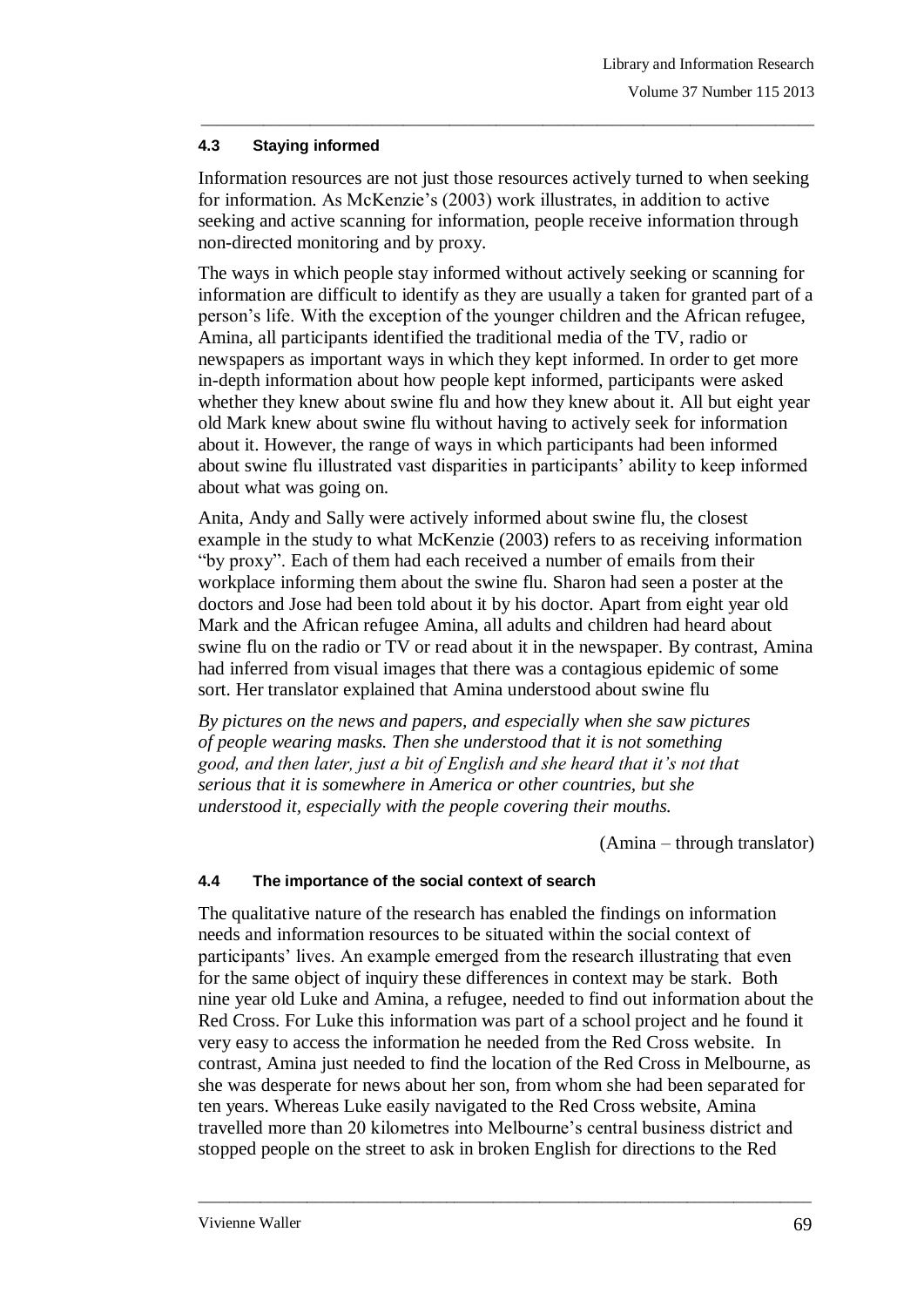Cross office. It took several visits like this into the central business district before she was able to successfully locate the Red Cross office.

\_\_\_\_\_\_\_\_\_\_\_\_\_\_\_\_\_\_\_\_\_\_\_\_\_\_\_\_\_\_\_\_\_\_\_\_\_\_\_\_\_\_\_\_\_\_\_\_\_\_\_\_\_\_\_\_\_\_\_\_\_\_\_\_\_\_\_\_\_\_\_\_\_\_\_\_\_\_\_

## **5 Discussion**

## **5.1 Google – the trusted starting point of internet search**

The study indicates the prominence of search engines, and in particular, Google, in information–seeking amongst the Internet users in this sample. In his study of the information practices of industrial workers and teachers, Savolainen (2008) found that the industrial workers tended to go for the most easily accessible information, even if it was not optimal; in Savolainen's study, this meant friends and contacts. This tendency to go for the most easily accessible information was also evident in this study, but in this case, for Internet users, the information source was not other people, but Google and it was not just a lower educated social type that turned to Google. Savolainen found that the preferred source varied according to the specific nature of the problem and this was also observed to some extent. However, among Internet users in this study, it appeared that the default starting point for finding out almost anything was Google. This is in stark contrast to Rieh's (2004) findings that general search engines like Google and Yahoo were used as a last resort.

Rieh also found that if her research subjects didn't find what they wanted after their first attempt at Internet searching, they would change search engines rather than search terms. In this study, a few participants mentioned Bing but generally participants would retry a Google search with different search terms. Rieh also identified a two-stage process in searching on the web whereby participants would first try to locate a Web site relevant to the topic they were investigating and then search within that site for the information they wanted. This approach was used by some participants who had particular web pages that they would go to for particular topics. However, participants perceived this as an exception to Google as the typical first port of call. Just as Mager (2012) found in her study of people searching Google for health information, users in this study had highly individual practices with regard to selecting search results.

In this study, a complacency about Google was evident that contrasted with participants attitude towards and use of Wikipedia. While both adults and children were wary of the accuracy of Wikipedia content, there was no evidence of any critical engagement with Google. As Jane and others pointed out, Wikipedia is open to "sabotage and attack and inaccuracy". Even so, Wikipedia has been shown to have a similar number of errors to the Encyclopaedia Brittanica and there is no overall bias (Giles, 2005). In contrast, as the Google founders themselves admit, inherent in Google is a bias towards the needs of advertisers (Brin & Page, 1998). As many commentators have pointed out, other issues with the integrity of Google search results include censorship and inclusion of sponsored results (Jeanneney, 2007). In the United States, at least, most users can not differentiate between sponsored results and 'organic' results (iProspect, 2006). Even so, participants in the study appeared complacent about the reliability of Google, although some expressed reservations about Google's collection of their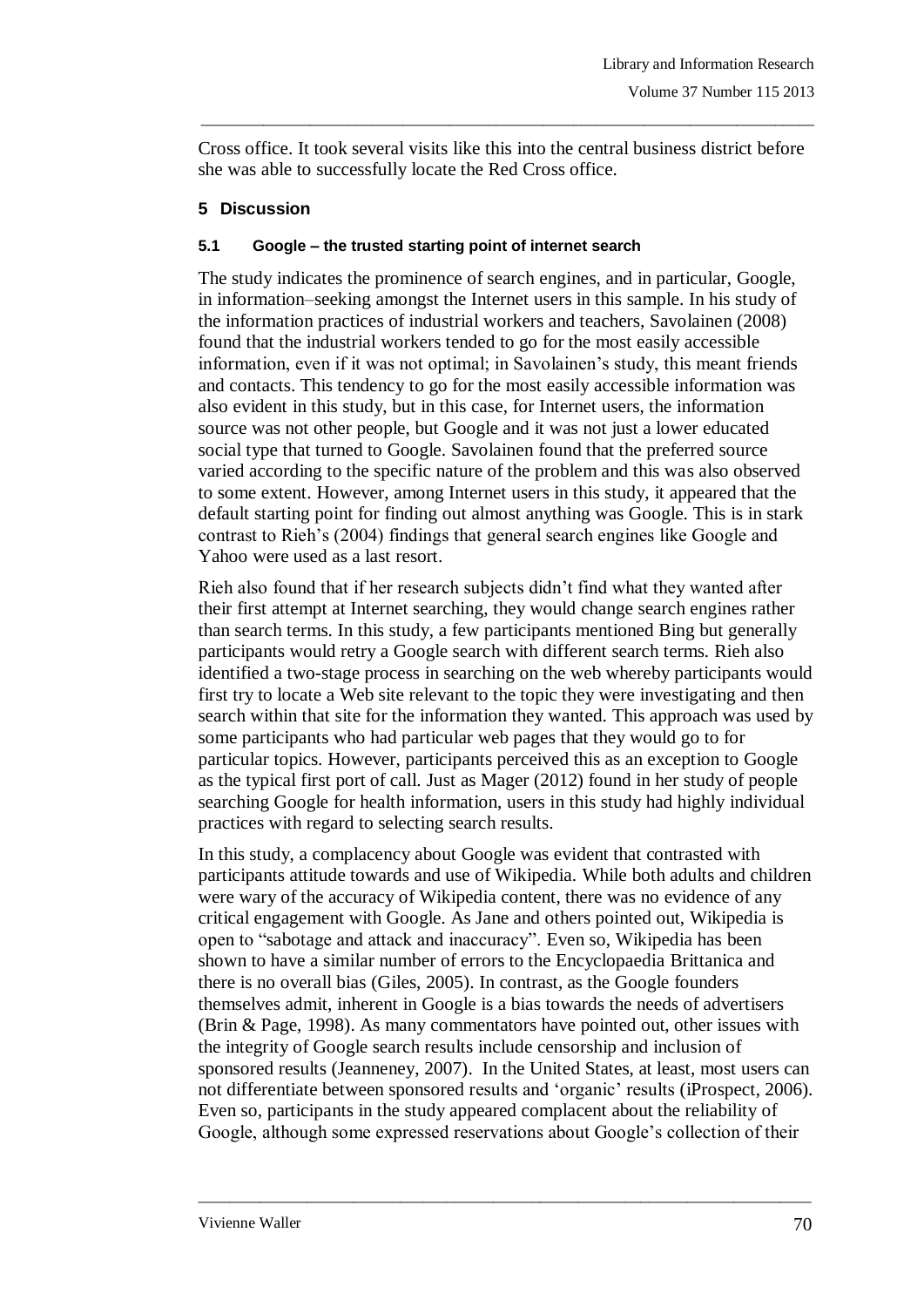search data. It appeared that Google was a trusted source in terms of the reliability of the information; Wikipedia was not.

A question asked earlier in the paper was whether the distribution of topics looked up on Google and Wikipedia reflect the interests of search engine and Wikipedia users or whether it reflects the suitability of search engines and Wikipedia for looking up particular types of topic. More research is needed on this topic, but the findings of the study suggest that Google is used to look up pretty much anything while Wikipedia tends to be used for the purpose of quick definitions, acronyms and overviews.

\_\_\_\_\_\_\_\_\_\_\_\_\_\_\_\_\_\_\_\_\_\_\_\_\_\_\_\_\_\_\_\_\_\_\_\_\_\_\_\_\_\_\_\_\_\_\_\_\_\_\_\_\_\_\_\_\_\_\_\_\_\_\_\_\_\_\_\_\_\_\_\_\_\_\_\_\_\_\_

## **5.2 The importance of context**

The research indicated the importance of taking the context of search into account when analysing information practices. Transaction log analyses of Internet search terms generally involve the classification of thousands of search terms by topic (for example Park, 2009; Spink & Jansen, 2004; Waller, 2011a) and automated procedures can classify millions of terms (Beitzel, Jensen, Lewis, Chowdhury, & Frieder, 2007). The context is, of course, completely lost. An example emerged from the research illustrating how even for the same object of inquiry, in this case, the Red Cross, these differences in context may be stark.

## **5.3 Blurring of work and home**

In the past, information-seeking researchers have identified a difference between the information looked for at home and the type of information looked for at school or work (Spink & Cole, 2001). The current study demonstrated the blurring that can now exist between work and home and school and home. For all of the school aged children, information relating to school work or hobbies had a high priority. The case of Jane, in particular, illustrated the blurring of informationseeking for work and information-seeking to satisfy personal curiosity.

## **5.4 The difficulty some participants have in meeting basic information needs**

Jaeger and Burnett define information value as "a world's shared sense of a relative scale of the importance of information, of whether particular kinds of information are worth ones' attention or not" (2010, 35). This definition of information value implies that there is a level of choice about whether or not particular kinds of information are worth ones' attention. The research suggested, however, that within some information worlds, attention is focused, through necessity, on very basic information necessary for navigating daily life. The cases of both Jose and Amina illustrated this. The information given value within the information worlds of both Jose and Amina was weighted towards how to access basic services. While Amina also valued information about current affairs and politics, her lack of English meant that she was unable to access this type of information.

#### **5.5 The significance of the library and other people in information practices of non-Internet users**

The Internet is such a taken-for-granted part of many people's lives that some researchers tend to forget that not everyone can access the Internet. For example,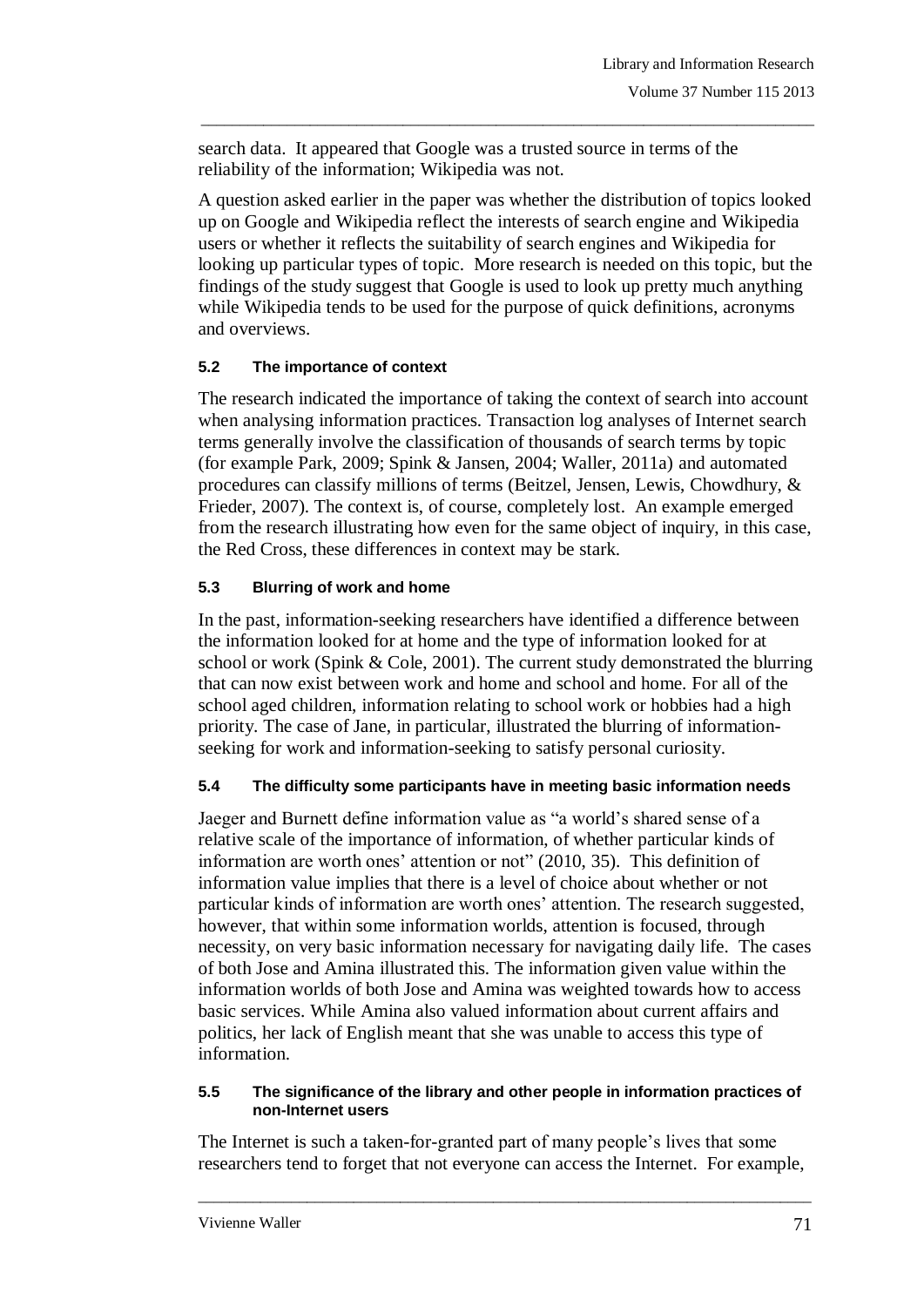Savolainen presumes that "in many cases, easy availability and accessibility of the Internet may be taken as self-evident' (2008, 142). The current study made no presumptions about Internet use and the cases of Nicole and Amina demonstrated the importance of not assuming that having a home Internet connection implies effective access. It should be noted, however, that lack of effective Internet access is not necessarily experienced as a problem. For example, Nicole could not use the Internet herself and did not want to, but she had the social networks to find whatever information she needed.

\_\_\_\_\_\_\_\_\_\_\_\_\_\_\_\_\_\_\_\_\_\_\_\_\_\_\_\_\_\_\_\_\_\_\_\_\_\_\_\_\_\_\_\_\_\_\_\_\_\_\_\_\_\_\_\_\_\_\_\_\_\_\_\_\_\_\_\_\_\_\_\_\_\_\_\_\_\_\_

While the study suggested that for some high SES families the Internet may be displacing the local public library as a resource for information, the study also indicated the importance of the local library as an information resource for other groups. Savolainen (2008) found that unemployed people had a preference for organizational sources of information, such as public libraries and welfare agencies, because they often had no alternatives. This was evident in the current study, with Jose, in particular, relying heavily on the public library and his caseworker as information resources.

Kennan and Lloyd (2011) have detailed the importance of organizational sources when refugees are transitioning to living in Australia. Amina, the refugee, however, did not have easy access to organisational sources. She rarely received visits from her caseworker and she could not easily get to the library. The interview with Amina provided some graphic examples of [Lloyd et al.'](#page-18-0)s (2013) claim that those refugees who do not have their everyday information needs met are socially excluded, that is, cannot participate effectively in society (Vinson, 2009).

## **6 Conclusion**

The research presented in this paper gives a glimpse into the diverse information practices in Australia. Although not intended in any way to be representative of all Australians, the inclusion of a diverse range of participants enabled the study to illustrate the difference in information practices between those who have effective access to the Internet and those who do not. The study also indicated the stark disparity in level of access to information resources, graphically illustrating the social exclusion that can be associated with lack of access to information resources. This study has indicated the importance that public libraries still have for more disadvantaged members of the population, as well as the decreasing perceived importance for some of those with effective access to the Internet.

With regard to the Internet users in the study, it appeared that use of the search engine, Google, had become naturalised within their everyday information practices. The lack of critical engagement with Google search results that was typical in the study suggest a possible ongoing role for the library with regard to information literacy and search engine use, while the scepticism expressed towards Wikipedia could also, perhaps, be usefully harnessed by librarians (Jennings, 2008).

The differences between some of the information practices described in this study and those in studies conducted less than ten years ago highlight the need for ongoing research that keeps up with the rapid speed of technological change. For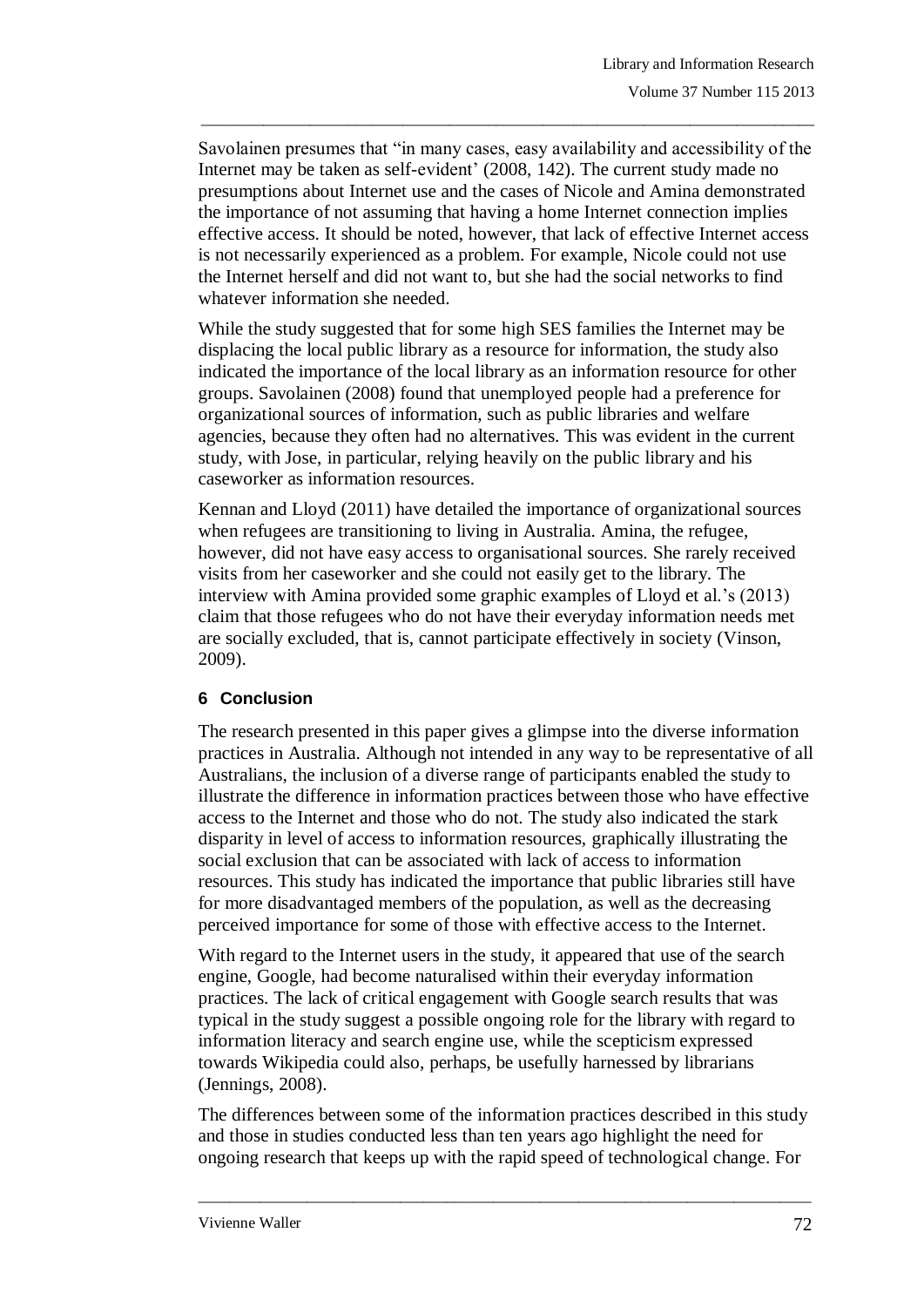example, as the use of the mobile phones to access information becomes more widespread, it is critical that studies on information practices remain up to date.

\_\_\_\_\_\_\_\_\_\_\_\_\_\_\_\_\_\_\_\_\_\_\_\_\_\_\_\_\_\_\_\_\_\_\_\_\_\_\_\_\_\_\_\_\_\_\_\_\_\_\_\_\_\_\_\_\_\_\_\_\_\_\_\_\_\_\_\_\_\_\_\_\_\_\_\_\_\_\_

#### **References**

Agosto, D. E., & Hughes-Hassell, S. (2005). People, places, and questions: Preliminary findings from an investigation of the everyday life information seeking behaviors of urban young adults. *Library and Information Science Research, 27*(2), 141-163.

Australian Bureau of Statistics. (2011). 8146.0 - Household Use of Information Technology, Australia, 2010-11. Canberra: Australian Bureau of Statistics.

Bakardjieva, M. (2005). *Internet society: the Internet in everyday life*. London: Sage.

Bar-Ilan, J., Keenoy, K., Yaari, E., & Levene, M. (2007). User rankings of search engine results. *Journal of the American Society for Information Science and Technology, 58*(9), 1254-1266.

Beitzel, S., Jensen, E., Lewis, D., Chowdhury, A., & Frieder, O. (2007). Automatic classification of web queries using very large unlabeled query logs. *ACM Transactions on Information Systems, 25*(2, Article 9).

Biddix, J. P., Chung, C. J., & Park, H. W. (2011). Convenience or credibility? A study of college student online research behaviors. *Internet and Higher Education, 14*(3), 175-182.

Brin, S., & Page, L. (1998). The Anatomy of a Large-Scale Hypertextual Web Search Engine. 30(): (1998). *WWW7 / Computer Networks, 30*(1-7), 107-117.

Bughin, J., Corb, L., Manyika, J., Nottebohm, O., Chui, M., de Muller Barbat, B., & Said, R. (2011). The impact of Internet technologies: Search: McKinsey Global Institute.

Burnett, G., Besant, M., & Chatman, E. (2001). Small worlds: Normative behaviour in virtual communities and feminist bookselling. *Journal of the American Society for Information Science and Technology, 52*(7), 536-547.

Castells, M. (2001). *The Internet galaxy*. Oxford: Oxford University Press.

Cavanagh, A. (2007). *Sociology and the age of the Internet*. Berkshire: Open University Press.

CIBER group. (2008). Information behaviour of the researcher of the future. London: University College London.

Colón-Aguirre, M., & Fleming-May, R. A. (2012). "You Just Type in What You Are Looking For": Undergraduates' Use of Library Resources vs. Wikipedia. *Journal of Academic Librarianship*.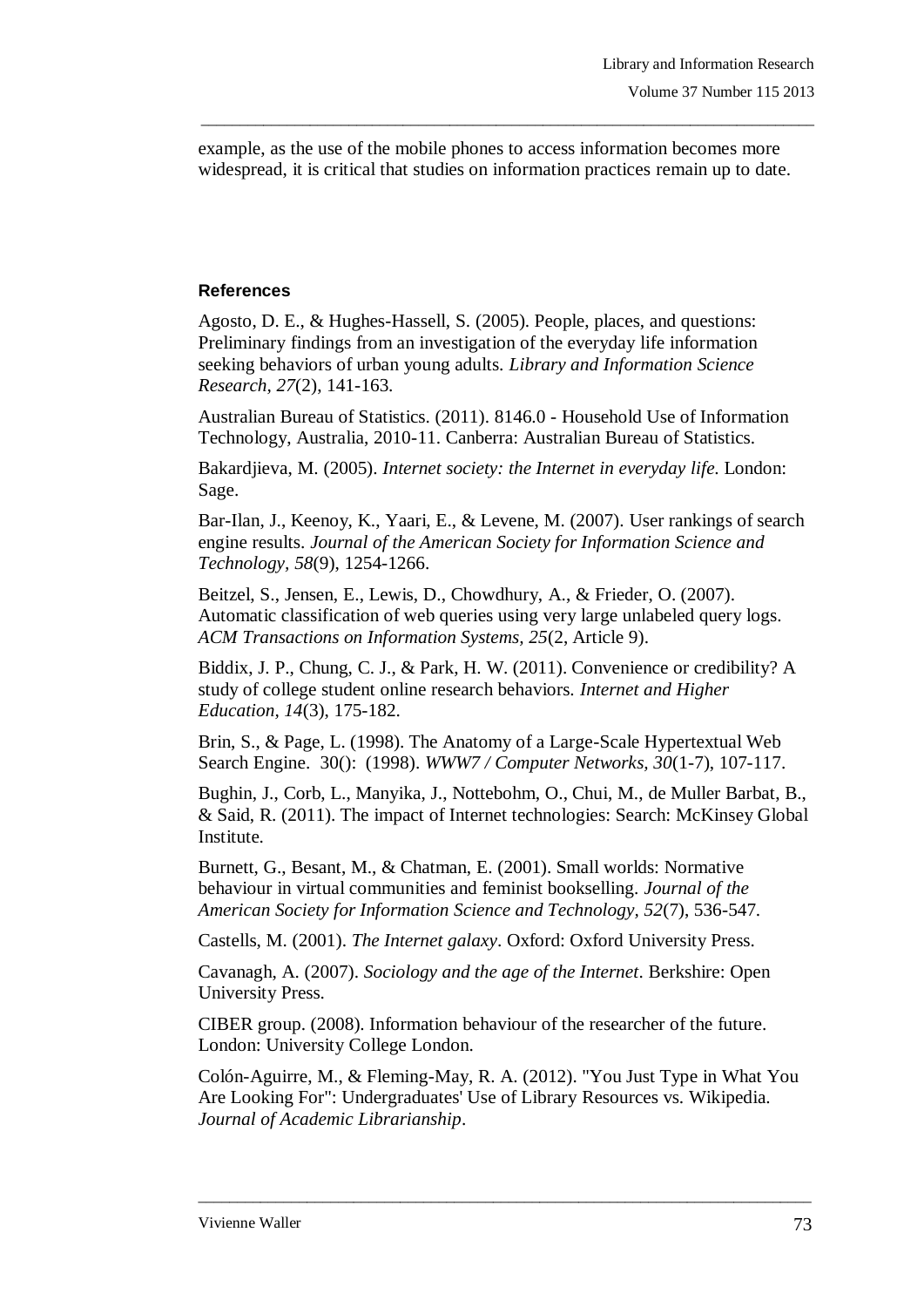de Rosa, C. (2005). Perceptions of libraries and information resources: A report to the OCLC membership. Ohio: OCLC Online Computer Library Center.

\_\_\_\_\_\_\_\_\_\_\_\_\_\_\_\_\_\_\_\_\_\_\_\_\_\_\_\_\_\_\_\_\_\_\_\_\_\_\_\_\_\_\_\_\_\_\_\_\_\_\_\_\_\_\_\_\_\_\_\_\_\_\_\_\_\_\_\_\_\_\_\_\_\_\_\_\_\_\_

diMaggio, P., Hargittai, E., Celeste, C., & Shafer, S. (2004). Digital inequality: From unequal access to differentiated use. In K. M. Neckerman (Ed.), *Social inequality* (pp. 355-400). New York: Russell Sage Foundation.

Duggan, M., & Rainie, L. (2012). Cell Phone Activities 2012.

Dutton, W. H. (2005). *Transforming enterprise: The economic and social implications of information technology* Cambridge: MIT Press,.

Dutton, W. H., & Blank, G. (2011). Next Generation Users: The Internet in Britain. Oxford Internet Survey 2011. Oxford: Oxford Internet Institute, University of Oxford.

Dutton, W. H., Helsper, E. J., & Gerber, M. M. (2009). The Internet in Britain 2009: Oxford Internet Institute, University of Oxford.

Eisenberg, M. B. (2009). How today's college students use *Wikipedia* for courserelated research. *First Monday, 15*(3).

Ewing, S., & Thomas, J. (2010). CCi Digital Futures 2010: The Internet in Australia Melbourne: ARC Centre of Excellence for Creative Industries and Innovation, Institute for Social Research, Swinburne University of Technology.

Experian. (2013). Weekly online trends: Most popular websites. URL**:**  <http://www.experian.com.au/hitwise/online-trends.html> [accessed 4.6.13]

Experian Hitwise. (2010a). Press release: Facebook leads the charge as Australia's most popular social network site, October 2010. URL: [http://press.experian.com/Australia/Press-Release/facebook-australias-most](http://press.experian.com/Australia/Press-Release/facebook-australias-most-popular-social-network-site.aspx)[popular-social-network-site.aspx](http://press.experian.com/Australia/Press-Release/facebook-australias-most-popular-social-network-site.aspx) [accessed 24.5.2012]

Experian Hitwise. (2010b). Press release: Google reigns supreme for Australians in the land of search, March 24, 2010. URL: [http://www.hitwise.com/au/press](http://www.hitwise.com/au/press-centre/press-releases/google-reigns-supreme-for-australians/)[centre/press-releases/google-reigns-supreme-for-australians/](http://www.hitwise.com/au/press-centre/press-releases/google-reigns-supreme-for-australians/) [accessed 18.5.2010]

Giles, J. (2005). Internet encyclopaedias go head to head. *Nature, 438*(15), 900- 901.

Green, L., Holloway, D., & Quin, R. (2004). @ home: Australian family life and the Internet. In G. Goggin (Ed.), *Virtual nation: the Internet in Australia* (pp. 88- 101). Sydney: UNSW Press.

Hargittai, E. (2010). Digital na(t)ives? Variation in Internet skills and uses among members of the net generation. *Sociological Inquiry, 80*(1).

Hargittai, E., Fullerton, F., E, M.-T., & Thomas, K. (2010). Trust Online: Young Adults' Evaluation of Web Content. *International Journal of Communication*(4), 468-494.

Hargittai, E., & Hinnant, A. (2008). Digital inequality: Differences in young adults' use of the Internet. *Communication Research, 35*(5), 602-621.

Hesse-Biber, S. N., & Leavy, P. (2011). *The practice of qualitative research* (2nd ed.). Thousand Oaks: Sage Publications Inc.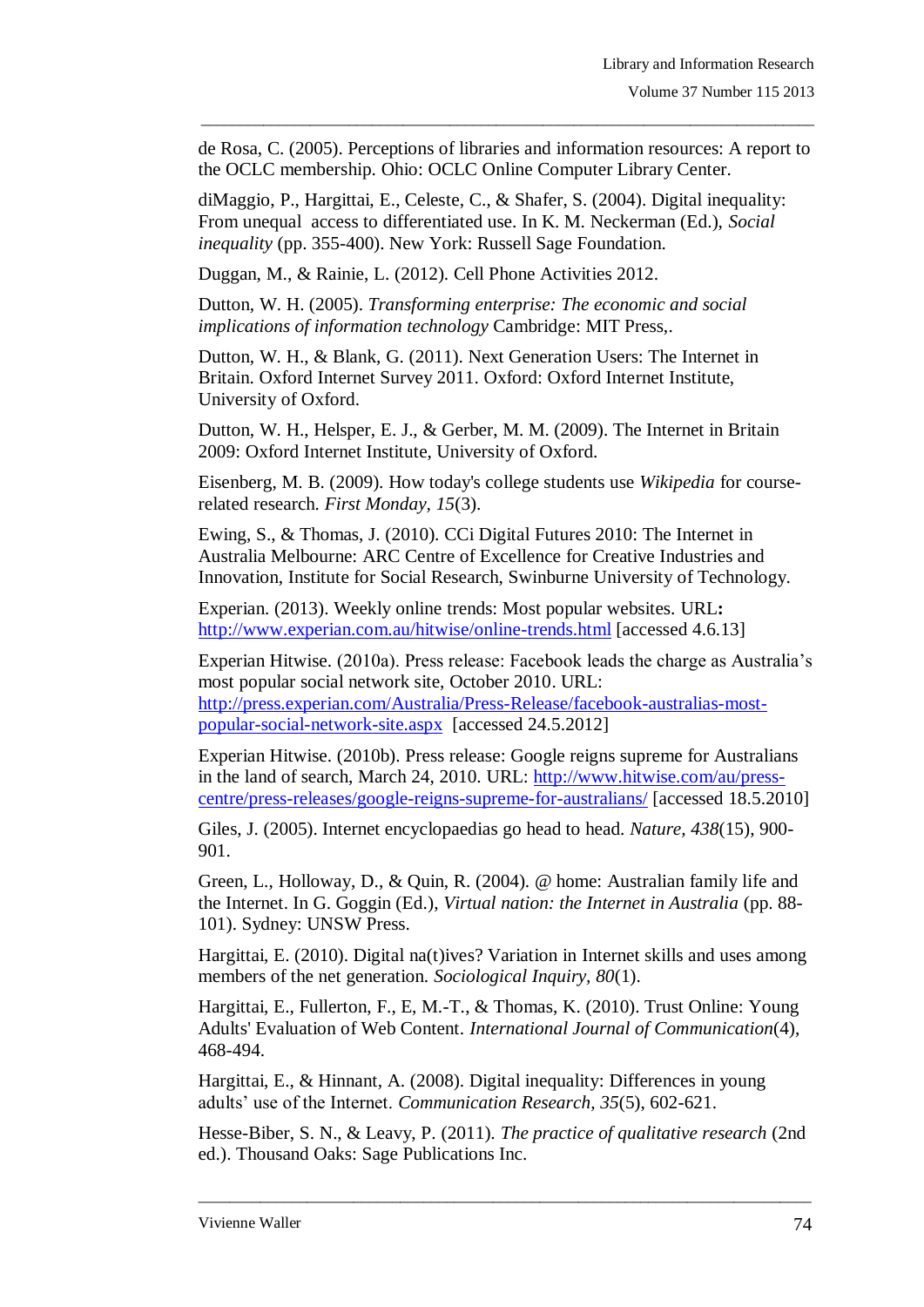Horrigan, J. B. (2006). The Internet as a Resource for News and Information about Science. Washington: Pew Internet and American Life Project.

Hughes, D., Rowe, M., Batey, M., & Lee, A. (2012). A tale of two sites: Twitter vs. Facebook and the personality predictors of social media usage. *Computers in Human Behavior, 28*(2), 561–569.

\_\_\_\_\_\_\_\_\_\_\_\_\_\_\_\_\_\_\_\_\_\_\_\_\_\_\_\_\_\_\_\_\_\_\_\_\_\_\_\_\_\_\_\_\_\_\_\_\_\_\_\_\_\_\_\_\_\_\_\_\_\_\_\_\_\_\_\_\_\_\_\_\_\_\_\_\_\_\_

iProspect. (2006). iProspect search engine user behaviour study April 2006. URL: [http://www.iprospect.com/premiumPDFs/WhitePaper\\_2006\\_SearchEngineUserB](http://www.iprospect.com/premiumPDFs/WhitePaper_2006_SearchEngineUserBehavior.pdf) [ehavior.pdf](http://www.iprospect.com/premiumPDFs/WhitePaper_2006_SearchEngineUserBehavior.pdf) [accessed 22.2.2013]

Jaeger, P. T., & Burnett, G. (2010). *Information worlds: Behaviour, technology, and social context in the age of information*. Hoboken: Routledge.

Jansen, B. J., Booth, D. L., & Spink, A. (2008). Determining the informational, navigational and transactional intent of Web queries. *Information Processing and Management, 44*, 1251-1266.

Jansen, B. J., & Resnick, M. (2006). An examination of searcher's perceptions of nonsponsored and sponsored links during ecommerce Web searching. . *Journal of the American Society for Information Science and Technology, 57*(14), 1949- 1961.

Jansen, B. J., & Spink, A. (2005). How are we searching the World Wide Web? A comparison of nine search engine transaction logs. *Information Processing & Management, 42*(1), 248-263.

Jeanneney, J.-N. l. (2007). *Google and the myth of universal knowledge : a view from Europe* (T. Lavender Fagan, Trans.). Chicago: University of Chicago Press.

Jennings, E. (2008). Using Wikipedia to teach information literacy. *College & Undergraduate Libraries, 15*(4), 432-437.

Julien, H., & Michels, J. (2004). Intra-individual information behaviour in daily life. *Information Processing and Management,, 40*(3), 547-562.

Kellar, M., Watters, C., & Shepherd, M. (2007). A field study characterizing Web-based information-seeking tasks. *Journal of the American Society for Information Science and Technology, 58*(9), 999-1018.

Kennan, M. A., & Lloyd. (2011). Settling in: The relationship between information and social inclusion. *Australian Academic & Research Libraries, 42*(3), 191-210.

Kim, J. (2009). Describing and predicting information-seeking behavior on the web. *Journal of the American Society for Information Science and Technology, 60*(4), 679–693.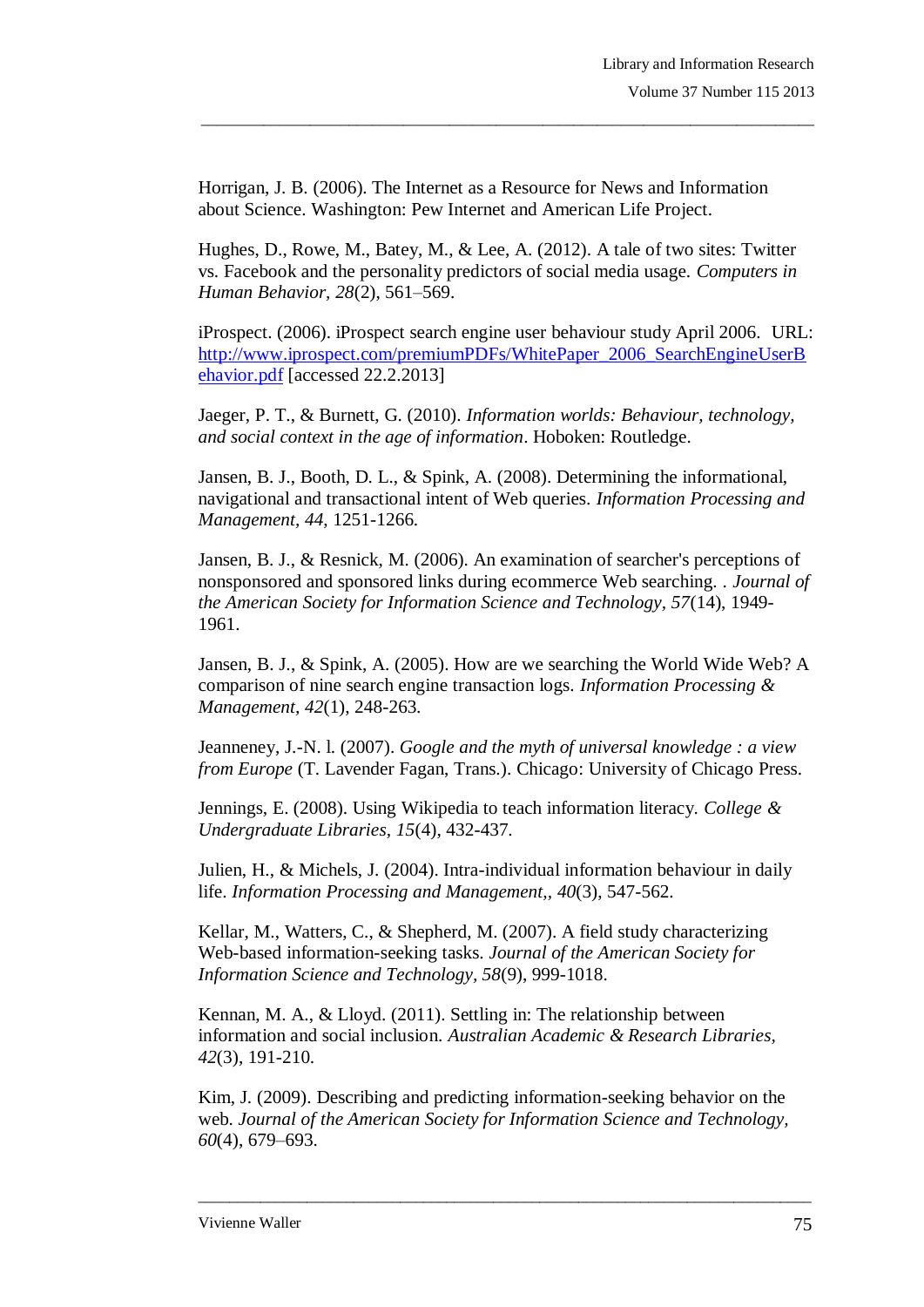Kim, K. S., Yoo-Lee, E., & Sin, S. C. J. (2011). Social media as information source: Undergraduates' use and evaluation behavior. *Proceedings of the ASIST Annual Meeting, 48*.

\_\_\_\_\_\_\_\_\_\_\_\_\_\_\_\_\_\_\_\_\_\_\_\_\_\_\_\_\_\_\_\_\_\_\_\_\_\_\_\_\_\_\_\_\_\_\_\_\_\_\_\_\_\_\_\_\_\_\_\_\_\_\_\_\_\_\_\_\_\_\_\_\_\_\_\_\_\_\_

<span id="page-18-0"></span>Knight, S. A., & Spink, A. (2008). Toward a Web search information behavior model. In A. Spink & M. Zimmer (Eds.), *Web Search: Multidisciplinary Perspectives* (pp. 209-234). Heidelberg: Springer-Verlag.

Komito, L., & Bates, J. (2011). *Migrants' information practices and use of social media in Ireland: networks and community*. Paper presented at the 2011 iConference, Seattle, Washington.

Lim, S. (2009). How and why do college students use Wikipedia? *Journal of the American Society for Information Science and Technology, 60*(11), 2189-2202.

Livingstone, S., & Helsper, E. J. (2007). Gradations in digital inclusion: Children, young people and the digital divide. *New Media & Society, 9*(4), 671-696.

Lloyd, A., Kennan, M., Thompson, K., & Qayyum, A. (2013). Connecting with new information landscapes: information literacy practices of refugees. *Journal of Documentation, 69*(1), 121 - 144.

Lull, J. (1990). *Inside family viewing: Ethnographic research on television's audiences*. London: Routledge.

Lull, J. (Ed.). (1988). *World families watch television*. California: Sage.

Luyt, B., Ally, Y., Low, N. H., & Ismail, N. B. (2010). Librarian perception of Wikipedia: Threats or opportunities for librarianship? *Libri, 60*(1), 57-64.

Luyt, B., Zainal, C. Z. B. C., Mayo, O. V. P., & Yun, T. S. (2008). Young people's perceptions and usage of Wikipedia. *Information Research, 13*(4).

Mager, A. (2012). Search Engines Matter: From Educating Users Towards Engaging wtih Online Health Information Practices. *Policy & Internet, 4*(2), Art 7.

McKenzie, P. J. (2003). A two-dimensional research-based model of information practices. *Journal of Documentation, 59*(1), 19-40.

Moores, S. (1996). *Satellite television and everyday life: Articulating technology*. UK: University of Luton Press.

Morley, D. (1986). *Family television: cultural power and domestic leisure*. London: Comedia Publishing Group.

Morley, D. (1988). Domestic Relations: The framework of family viewing in Great Britain. In J. Lull (Ed.), *World Families Watch Television* (pp. 22-48). California: Sage.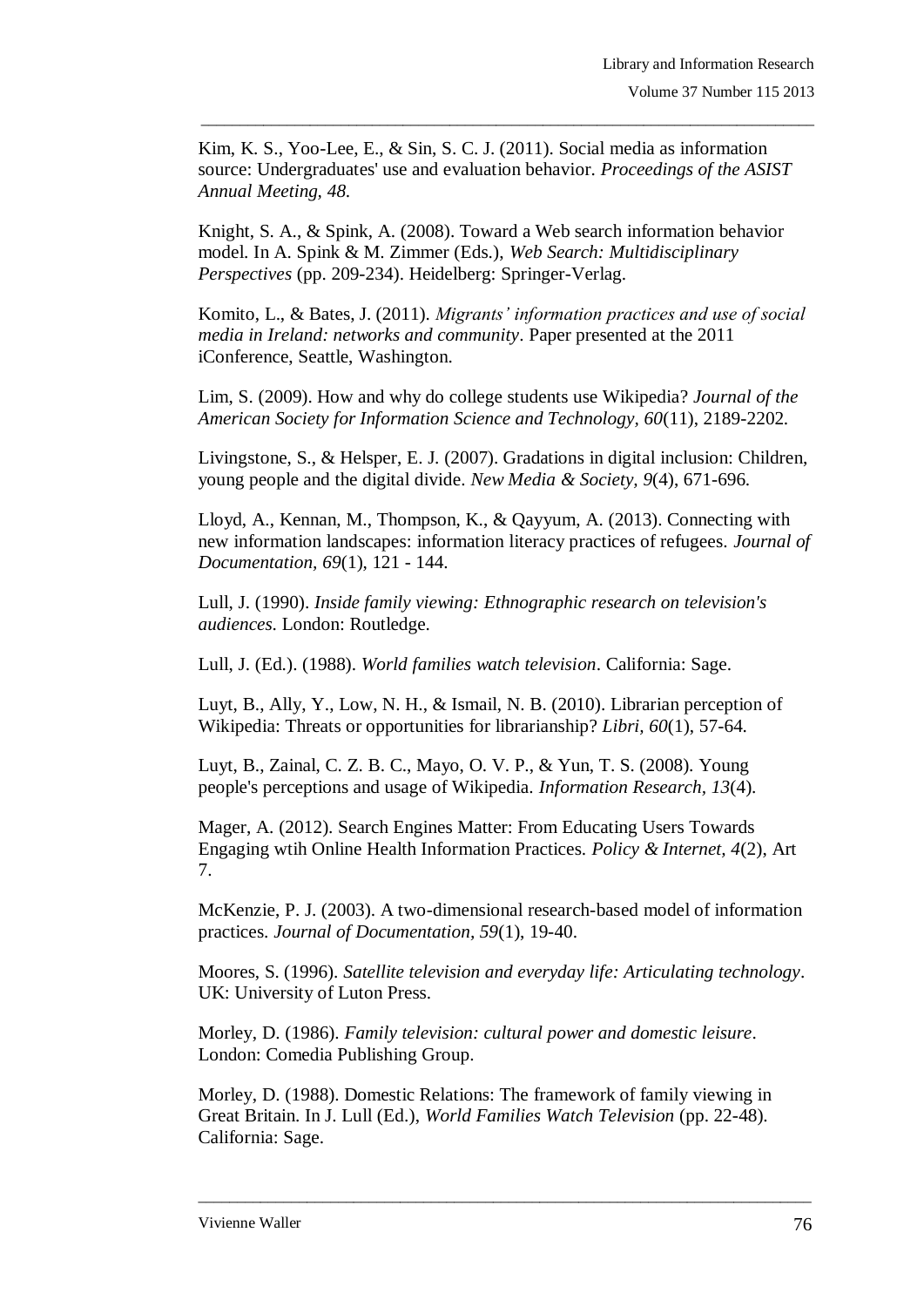Pandey, A., Patni, N., Singh, M., Sood, A., & Singh, G. (2010). YouTube as a source of information on the H1N1 influenza pandemic. *American Journal of Preventive Medicine, 38*(3), e1–e3.

\_\_\_\_\_\_\_\_\_\_\_\_\_\_\_\_\_\_\_\_\_\_\_\_\_\_\_\_\_\_\_\_\_\_\_\_\_\_\_\_\_\_\_\_\_\_\_\_\_\_\_\_\_\_\_\_\_\_\_\_\_\_\_\_\_\_\_\_\_\_\_\_\_\_\_\_\_\_\_

Panovich, K., Miller, R., & Karger, D. (2012). *Tie strength in question & answer on social network sites*. Paper presented at the ACM 2012 Conference on Computer Supported Cooperative Work, Seattle, Washington.

Park, S. (2009). Analysis of characteristics and trends of Web queries submitted to NAVER, a major Korean search engine. *Library and Information Science Research, 31*, 126-133.

Project, T. W. I. (2012) The World Internet Project International Report (third edition). USA: USC Annenberg School Center for the Digital Future.

Rieger, O. (2009). Search engine use behavior of students and faculty: User perceptions and implications for future research. *First Monday, 14*(12).

Rieh, S. Y. (2004). On the Web At Home: Information Seeking and Web Searching in the Home Environment. *Journal of the American Society for Information Science and Technology, 55*(8), 743-753.

Rose, D. E., & Levinson, D. (2004). *Understanding user goals in Web search*. Paper presented at the WWW 2004, New York. http://www.medien.ifi.lmu.de/lehre/ws0910/mmi2/literature/UnderstandingUserG oalsInWebSearch\_Rose.pdf

Ross, N. C. M., & Wolfram, D. (2000). End user searching on the Internet: An analysis of term pair topics submitted to the Excite search engine. *Journal of the American Society for Information Science, 51*(10), 949-958.

Savolainen, R. (1995). Everyday life information seeking: Approaching information seeking in the context of "way of life". *Library & Information Science Research, 17*, 259-294.

Savolainen, R. (2008). *Everyday information practices. A social phenomenological perspective*. Lanham, Maryland: The Scarecrow Press,.

Savolainen, R., & Kari, J. (2004). Conceptions of the Internet in everyday life information seeking. *Journal of Information Science, 30*(3), 219-226.

Segev, E., & Ahituv, N. (2010). Popular searches in Google and Yahoo!: A "digital divide" in information uses? *The Information Society, 26*(1), 17-37.

Seiter, E. (1999). *Television and new media audiences*. Oxford: Clarendon Press.

Selwyn, N., Gorard, S., & Furlong, J. (2005). Whose Internet is it anyway? Exploring adults' (non)use of the Internet in everyday life. *European Journal of Communication,, 20*(1), 5-26.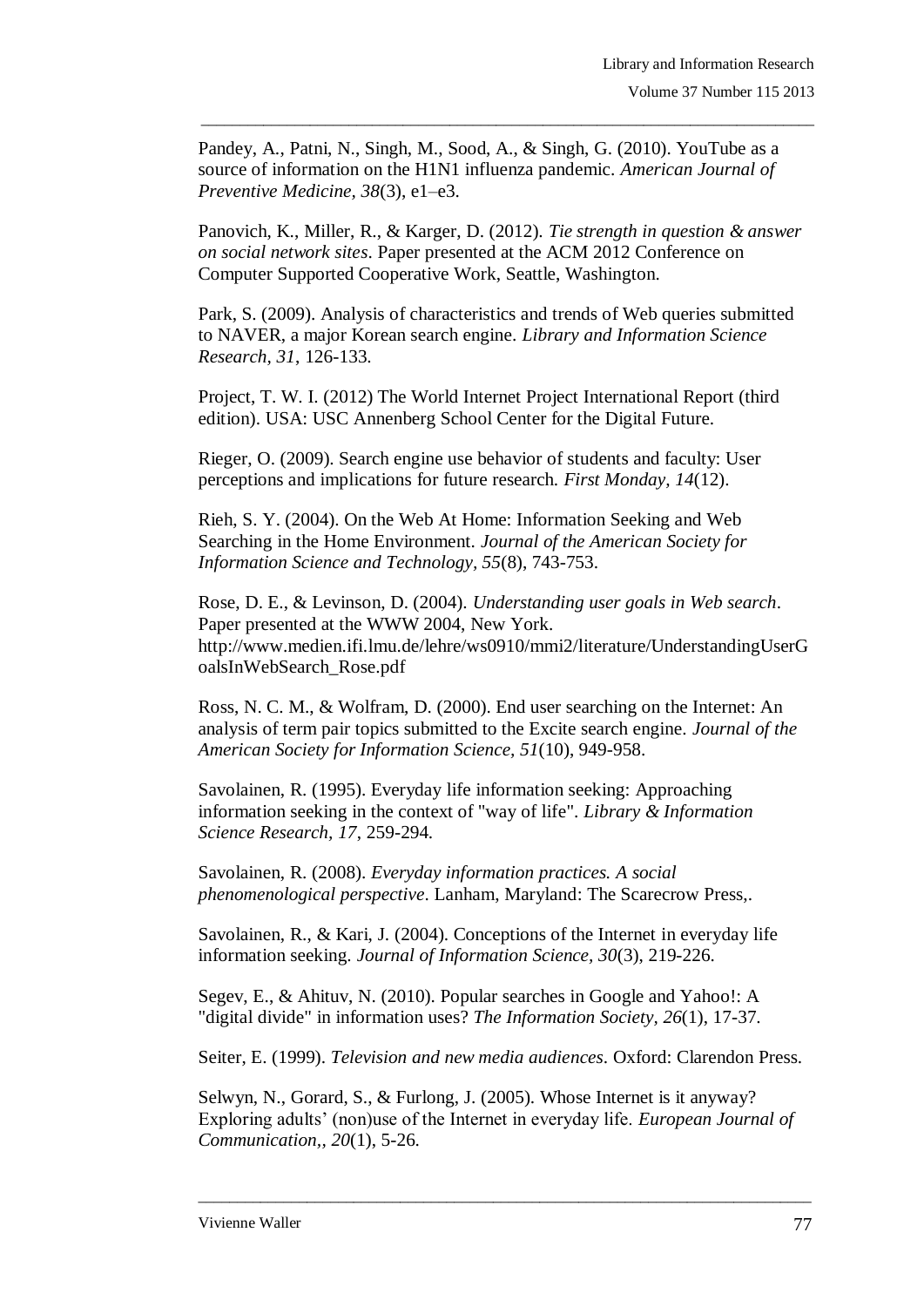Silverstone, R., & Morley, D. (1990). Families and their technologies: two ethnographic portraits. In T. Putnum & C. Newton (Eds.), *Household choices* (pp. 74-83). London: Futures Publications.

\_\_\_\_\_\_\_\_\_\_\_\_\_\_\_\_\_\_\_\_\_\_\_\_\_\_\_\_\_\_\_\_\_\_\_\_\_\_\_\_\_\_\_\_\_\_\_\_\_\_\_\_\_\_\_\_\_\_\_\_\_\_\_\_\_\_\_\_\_\_\_\_\_\_\_\_\_\_\_

Spink, A., & Cole, C. (2001). Introduction to the special issue: Everyday life information-seeking research. *Library and Information Science Research, 23*, 301-304.

Spink, A., & Jansen, B. J. (2004). *Web search: Public searching of the Web*. Dordrecht: Kluwer Academic Publisher.

Spink, A., Wolfram, D., Jansen, B. J., & Saracevic, T. (2001). Searching the Web: The public and their queries. *Journal of the American Society for Information Science and Technology, 52*(3), 226-234.

Van Dijk, J. (2006). *The network society: Social aspects of new media*. London: Sage.

Vinson, T. (2009). *The origins, meaning, definition and economic implications of the concept social inclusion/exclusion*. Department of Education, Employment and Workplace Relations. Canberra. URL: [www.socialinclusion.gov.au/sites/default/files/publications/pdf/economic](http://www.socialinclusion.gov.au/sites/default/files/publications/pdf/economic-implications.pdf)[implications.pdf](http://www.socialinclusion.gov.au/sites/default/files/publications/pdf/economic-implications.pdf) [accessed 2.5.13]

Waller, V. (2011a). Not just information: Who searches for what on the search engine Google? *Journal of the American Society for Information Science and Technology, 62*(4), 761-775.

Waller, V. (2011b). The search queries that took Australian Internet users to Wikipedia. *Information Research, 16*(2).

Wellman, B., & Haythornthwaithe, C. (2002). *The Internet in everyday life*. London: Blackwell.

Wells, A. (2008). A portrait of early Internet adopters: Why people first went online — and why they stayed. URL: [http://www.pewinternet.org/pdfs/PIP\\_Early\\_Adopters.pdf](http://www.pewinternet.org/pdfs/PIP_Early_Adopters.pdf)

Wikipedia (2013).*Wikipedia*. URL:<http://www.wikipedia.org/> [accessed 4.6.13]

Witek, D., & Grettano, T. (2012). Information literacy on Facebook: An analysis. *Reference Services Review, 40*(2), 242-257.

Yu, H., & Young, M. (2004). The impact of Web search engines on subject searching in OPAC. *Information Technology & Libraries, 23*(4), 168-180.

Zickuhr, K., & Rainie, L. (2011). Wikipedia, past and present. URL: [http://www.pewinternet.org/~/media//Files/Reports/2011/PIP\\_Wikipedia.pdf](http://www.pewinternet.org/~/media/Files/Reports/2011/PIP_Wikipedia.pdf) [accessed 7.10.12]